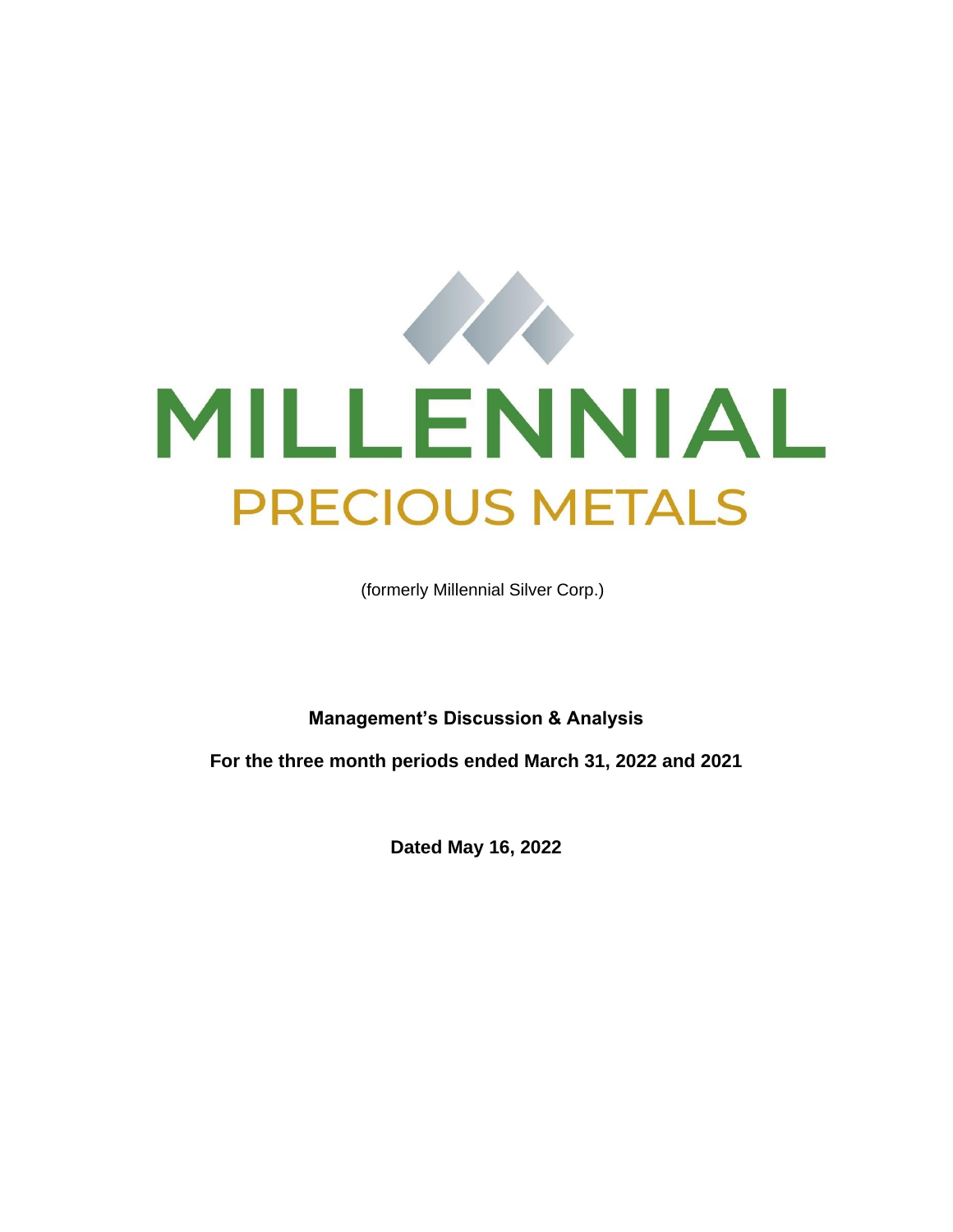# **Table of Contents**

| $\small \textbf{OUTLOOK AND STRATEGY} \textcolor{red}{.}3 \\ \textbf{.}3 \\ \textbf{.0}$ |
|------------------------------------------------------------------------------------------|
|                                                                                          |
|                                                                                          |
|                                                                                          |
|                                                                                          |
|                                                                                          |
|                                                                                          |
|                                                                                          |
|                                                                                          |
|                                                                                          |
|                                                                                          |
|                                                                                          |
|                                                                                          |
|                                                                                          |
|                                                                                          |
|                                                                                          |
|                                                                                          |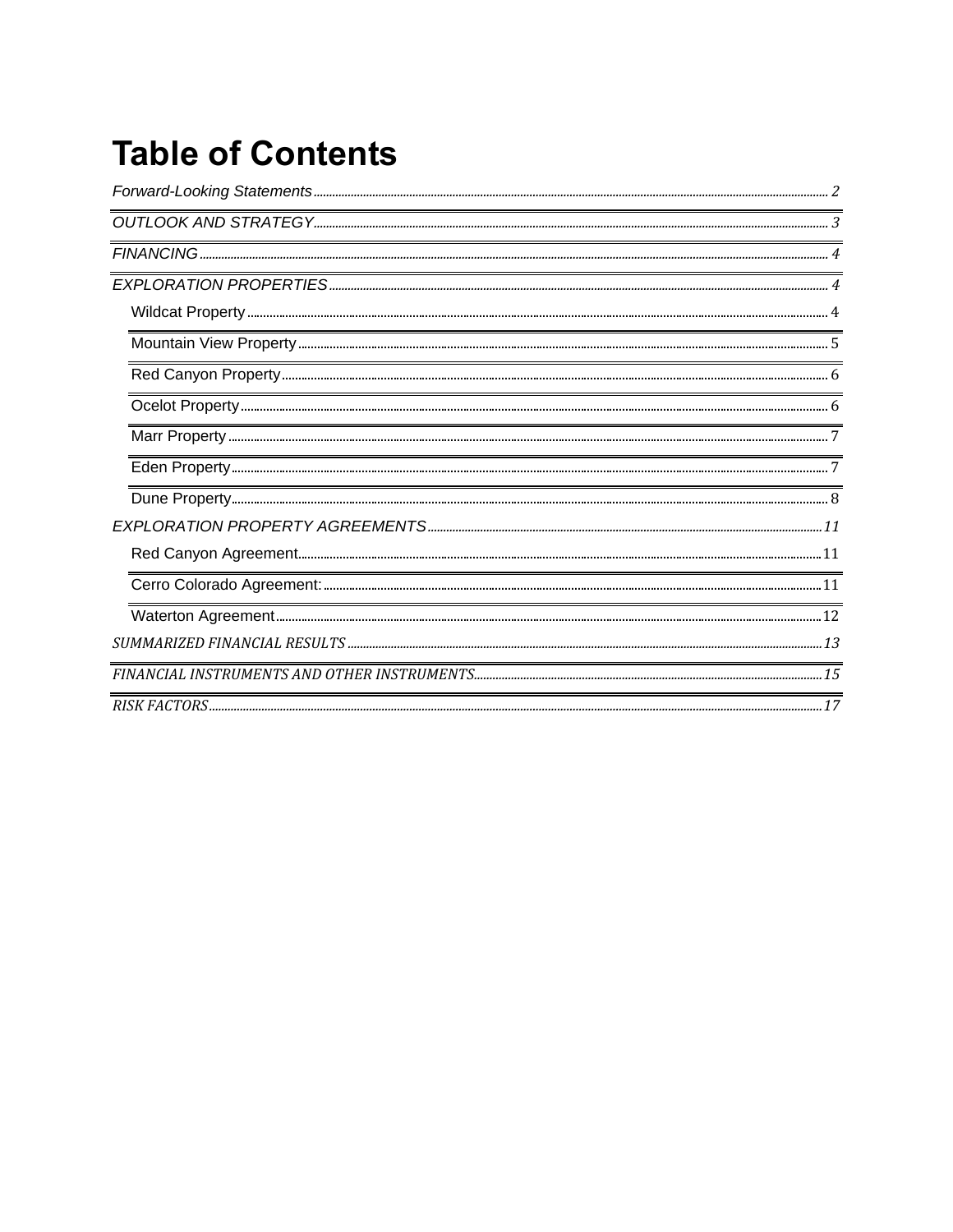

# **Forward-Looking Statements**

This Management's Discussion and Analysis ("**MD&A**") contains certain statements that may be deemed "forward-looking statements," within the meaning of certain securities laws. Forward-looking statements relate to management's expectations or beliefs about future performance, events, or circumstances that include, but are not limited to, reserve or resource potential, exploration and operational activities, and events or developments that the Company expects or targets. Forward-looking statements can usually be identified by words such as: "future", "plans", "scheduled", "expects", "intends", "estimates", "forecasts", "will", "may", "could", "would", and variations thereof. Although the Company believes that these statements are based on reasonable assumptions, all forward-looking statements involve known and unknown risks and uncertainties that may cause the actual performance, events, or circumstances of the Company to be materially different than anticipated. The forward-looking information in this MD&A describes the Company's expectations as of the date of this MD&A.

The results or events anticipated or predicted in such forward-looking information may differ materially from actual results or events. The Company and its operations are also subject to a large number of risks, including: the Company's liquidity and financing capability, fluctuations in gold prices, market conditions, results of current exploration activities, the possibility of a labor stoppage or shortage, delays in obtaining government permits and approvals and such other risks as discussed herein and in other publicly filed disclosure documents. Although the Company has attempted to identify important factors that could cause actual actions, events or results to differ materially from those described in such forward-looking statements, there may be other factors that cause performance, events, or circumstances to differ materially from those described in forward-looking statements. There can be no assurance that forward-looking statements will prove to be accurate. Accordingly, readers should not try to place undue reliance on forwardlooking statements contained in this MD&A.

The Company cautions that the foregoing list of material factors is not exhaustive. When relying on the Company's forward-looking information to make decisions, investors and others should carefully consider the foregoing factors and other uncertainties and potential events. The Company has assumed a certain progression, which may not be realized. It has also assumed that the material factors referred to in the previous paragraph will not cause such forward-looking information to differ materially from actual results or events. However, the list of these factors is not exhaustive and is subject to change and there can be no assurance that such assumptions will reflect the actual outcome of such items or factors.

Forward-looking statements are based on management's current plans, estimates, projections, beliefs, and opinions and Millennial does not undertake any obligation to update forward-looking statements should the assumptions related to these plans, estimates, projections, beliefs and opinions change, except as required by law.

# **Qualified Person**

The technical information contained in this MD&A has been approved by Raphael Dutaut (Ph.D., OGQ Membership 1301), who is a "qualified person" within the meaning of National Instrument 43-101, Standards of Disclosure for Mineral Projects.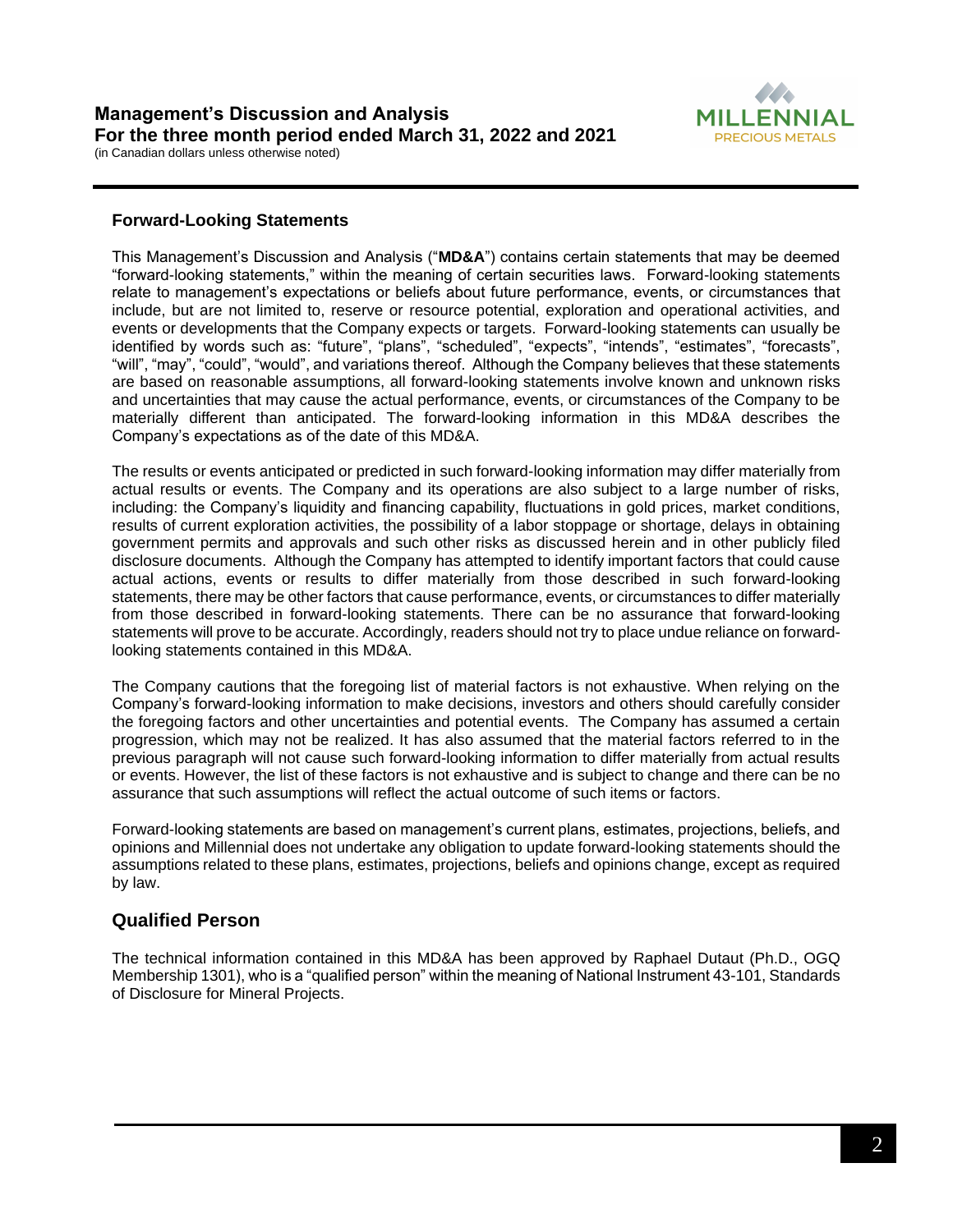

# **OUTLOOK AND STRATEGY**

Millennial is focused on discovering quality ounces and expanding and converting its existing resource base at its projects, of which, seven are located in Nevada and one is located in Arizona. Millennial will use its systematic, scientific, and phase-based exploration program to advance all its projects over the next few years. The Phase 1 drill program at Millennial's key assets will take place over the 2021 and 2022 drill seasons. The drill programs at Wildcat and Mountain View are focused on resource expansion and conversion and gathering geotechnical metallurgical data on both the oxides and sulphides. Mountain View will be allocated ~8,000 meters of drilling and Wildcat will be allocated a minimum of 20 holes totaling 3,000 meters. These targeted exploration programs will support the updated combined resource estimate and PEA expected in H2 2022. The drilling program at Mountain View was initiated on June 25, 2021, and is expected to be completed in Q2 2022. Drilling at Wildcat will be subsequent, and is expected to be finished by the end of Q3 2022. Immediately de-risking Wildcat and Mountain View is fundamental to the Company's long term business plan of building a low-capex, low-cost, heap leach operation. The Phase 1 exploration program for Red Canyon was focused on identifying the ore controls and gaining a better understanding of the local geology along known mineral zones. The Phase 1 program at Red Canyon was completed as of June 30, 2021. Phase 2 of drilling at Red Canyon is expected to commence in H1 2023. If Phase 2 is successful, the Company will increase the drill program to understand the geometry and size potential of the target which would then bring Red Canyon to the resource stage. In addition to the initial drill target at the Heavenly Zone, Red Canyon also has 9 other drill ready targets to be tested in 2023. The Company's Cerro Colorado property in Arizona will be investigated using mapping and soil geochemistry in H1 2022, possibly followed by a drilling campaign in 2022 or 2023. For the early-stage Ocelot, Eden, Dune, and Marr Au/Ag projects, Millennial will focus on land expansion and data compilation.

In January 2022, Millennial initiated an Exploration Plan of Operations (EPO) at both its Wildcat and Mountain View projects. At this time, all drilling campaigns are located on US Bureau of Land Management (BLM) managed lands and are being conducted under a Notice of Operations (NoO), which limits surface disturbance to less than five acres without conducting site specific environmental studies; this disturbance limit is preventing Millennial to extensively explore on its properties. With the EPO, this surface disturbance limit will be increased to 400 acres; allowing for extensive drilling within the pit area (brownfield) as well as outside on known mineralized areas (greenfield). The site-specific environmental studies (biological and archeological surveys) are in progress at both properties, with the last biological surveys to be conducted later this fall. Millennial has engaged in pre-planning with the BLM and intends to submit the EPO by the end of the year to initiate the Environmental Assessment (NEPA) process in early 2023.

On November 30, 2021 the Company announced that it has qualified for trading on the OTCQB Venture Market in the United States operated by the OTC Markets Group Inc. and the Company's common shares commenced trading on the OTCQB under the symbol "MLPMF". Millennial's common shares will continue to trade on the TSX Venture Exchange under the symbol "MPM". The OTCQB offers investors transparent trading in entrepreneurial and development stage U.S. and international companies. To be eligible, companies must be current in their reporting and undergo an annual verification and management certification process.

On January 24, 2022 the Company announced that its common shares were eligible for electronic clearing and settlement through the Depository Trust Company. DTC is a subsidiary of the Depository Trust & Clearing Corporation, a United States company that manages electronic clearing and settlement for publicly traded companies. Securities that are eligible to be electronically cleared and settled through the DTC. DTC eligibility is expected to simplify the process of trading and transferring the Common Shares and to enhance the liquidity of the Common Shares in the United States because of the accelerated settlement period and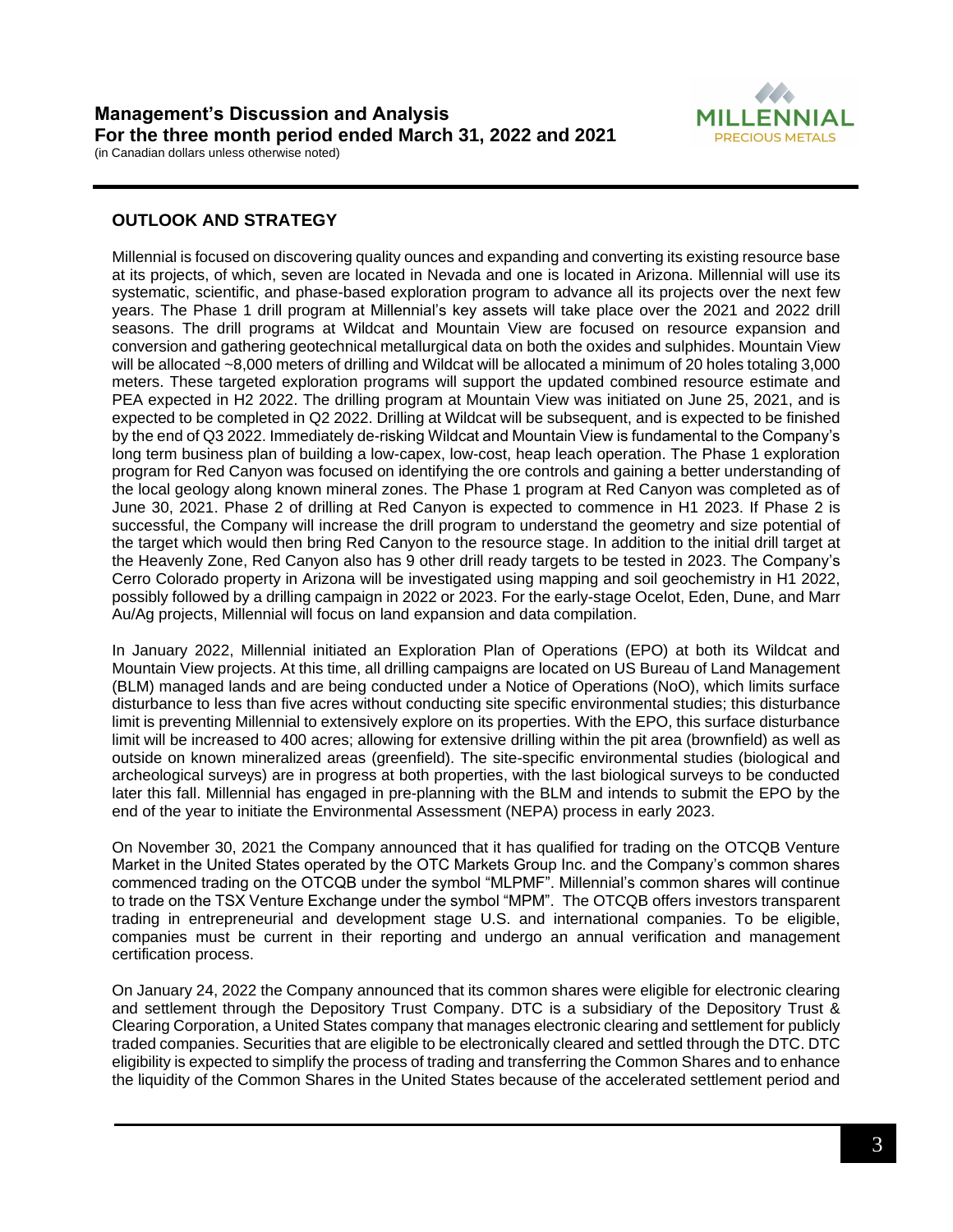

the expected reduction in costs for investors and brokers, enabling the Common Shares to be traded over a wider selection of brokerage firms.

# **FINANCING**

# **Subscription Receipts:**

On February 11, 2021, the Company completed a financing of 48,000,000 subscription receipts at a price of \$0.50 per subscription receipt for gross proceeds of \$24,000,000. The brokered financing included 6% of broker commission, excluding proceeds falling under the Presidents List at 3% commission, as well as 6% broker warrants. Each broker warrant entitles the holder to acquire a common share of the Company at a price of \$0.50 for a period of 24 months from April 28, 2021.

The subscription receipts financing was closed on February 11, 2021, and the net cash proceeds from the sale of the subscription receipts were held by an escrow agent, in a restricted account, until closing of the Acquisition on April 28, 2021.

Each subscription receipt was converted into one Millennial share immediately prior to the closing of the Acquisition.

# **EXPLORATION PROPERTIES**

The exploration and evaluation expenses for the Company are summarized as follows:

| Three months ended March 31,                   | 2022 |           |    | 2021    |
|------------------------------------------------|------|-----------|----|---------|
| <b>Waterton</b>                                |      |           |    |         |
| Wildcat                                        | \$   | 697,892   | \$ | ۰       |
| <b>Mountain View</b>                           |      | 3,046,053 |    |         |
| Ocelot                                         |      | 174,058   |    |         |
| Marr                                           |      | 720       |    | ۰       |
| Dune                                           |      | 1,324     |    |         |
| Eden                                           |      | 5,649     |    |         |
| <b>Red Canyon</b>                              |      |           |    |         |
| Red Canyon                                     |      | 65,434    |    | 426,468 |
| <b>Cerro Colorado</b>                          |      |           |    |         |
| Cerro Colorado                                 |      | 152,457   |    | 31,265  |
| <b>Exploration and evaluation expenditures</b> | \$   | 4,143,587 | \$ | 457,733 |

## **Wildcat Property**

The Wildcat Property is located within the Farrell mining district in Nevada, 56km north of the town of Lovelock within Pershing County. The property can be accessed by a year-round road from Lovelock via State Route 48. The 17,565-acre land package consists of 913 unpatented claims and 4 patented claims. The claims are federally owned lands administered by the U.S. Bureau of Land Management (BLM). The mineralization at Wildcat consists of a gold-dominated, low sulphidation, epithermal vein system with oxidized, disseminated sulphide mineralization hosted in volcanic and intrusive rocks. The Inferred mineral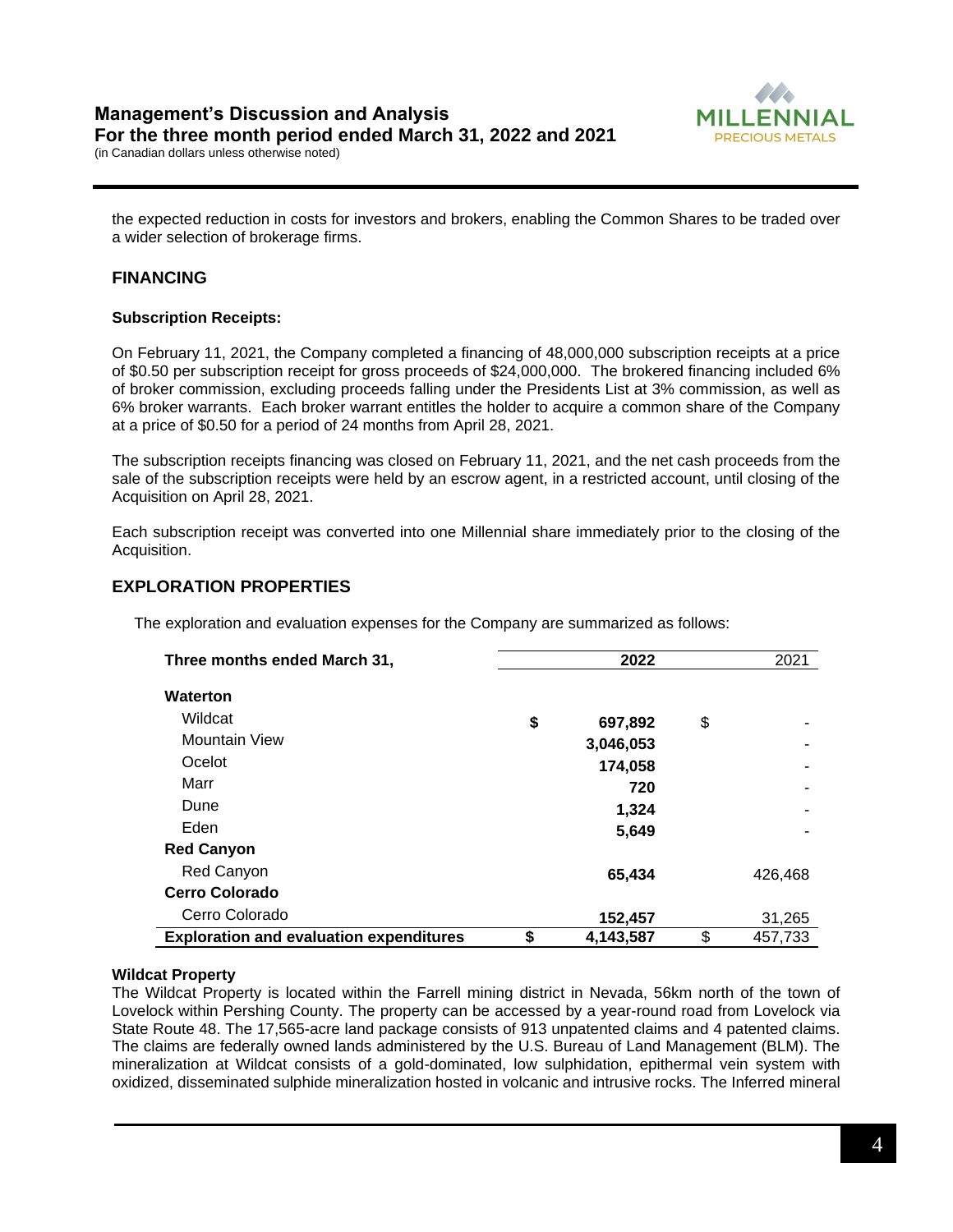

resource estimate at Wildcat contains 776,000 ounces of Au (oxide) (60.8 million tonnes at 0.40 g/t Au; effective date of November 18, 2020). A technical report for the Wildcat Project is available on Millennial's issuer profile on SEDAR at www.sedar.com.

The exploration and evaluation expenses for the Company by expenditure classification is summarized as follows:

| Three months ended March 31,                   | 2022          | 2021 |
|------------------------------------------------|---------------|------|
| Acquisition costs                              | \$<br>206,940 | \$   |
| Environmental                                  | 210,717       |      |
| <b>Technical studies</b>                       | 141,481       |      |
| Consulting and wages                           | 95,986        |      |
| <b>Drilling</b>                                | 149           |      |
| Field supplies and camp costs                  | 15,666        |      |
| Travel and other                               | 21,901        |      |
| Equipment rental                               | 5,052         |      |
| <b>Exploration and evaluation expenditures</b> | 697,892       | \$   |

#### **Mountain View Property**

The Mountain View Property is located within the Deephole mining district in Nevada, 24km from the town of Gerlach within Washoe County. The property can be accessed year-round via State Road 447 followed by 2km of gravel road. The 5,476-acre land package consists of 282 unpatented claims. The claims are located on federally owned lands administered by the U.S. Bureau of Land Management (BLM). The golddominated mineralization at Mountain View consists of low sulphidation epithermal veins and oxidized, disseminated sulphide mineralization hosted in Cenozoic volcanic rocks. Mountain View has an inferred mineral resource estimate that contains 427,000 ounces of Au (oxide) (23.2 million tonnes at 0.57 g/t Au; effective date of November 15, 2020). A technical report of the Mountain View Project is available on Millennial's issuer profile on SEDAR at www.sedar.com.

| Three months ended March 31,                   | 2022        | 2021 |
|------------------------------------------------|-------------|------|
| Acquisition costs                              | \$<br>4,321 | \$   |
| Environmental                                  | 179,072     |      |
| <b>Technical studies</b>                       | 108,677     |      |
| Assays                                         | 92.243      |      |
| Consulting and wages                           | 259,375     |      |
| <b>Drilling</b>                                | 2,069,117   |      |
| Field supplies and camp costs                  | 212,063     |      |
| Travel and other                               | 96,947      |      |
| Equipment rental                               | 24,238      |      |
| <b>Exploration and evaluation expenditures</b> | 3,046,053   | \$   |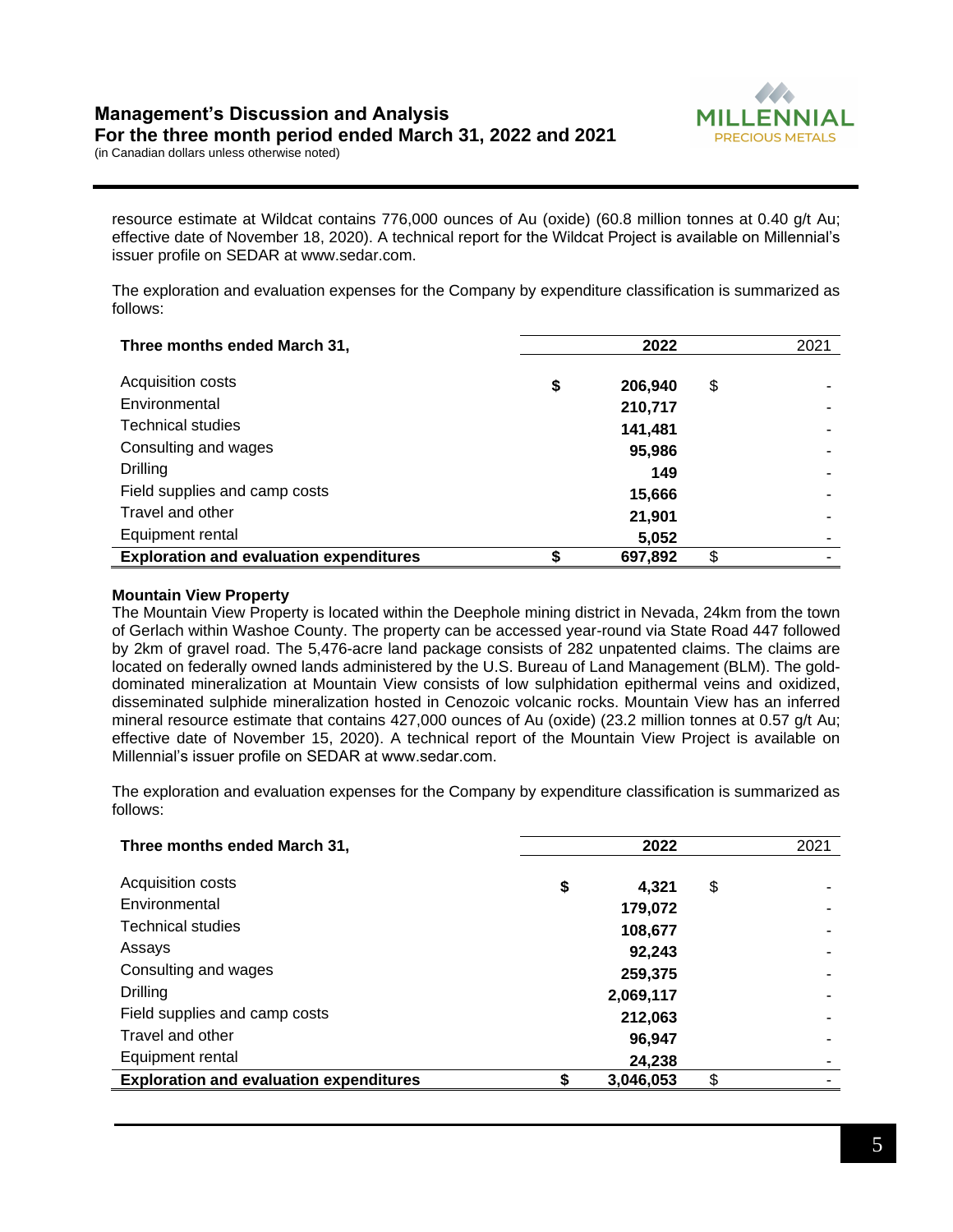

#### **Red Canyon Property**

The Red Canyon Property is located within the Cortez/Tonkin Springs mining district in Nevada, 75km northwest of Eureka. The property can be accessed from the town of Eureka by following US Highway 50 west for 20km to the Monitor Valley Road. This road is then followed north for approximately 50km to the intersection with the Tonkin Springs access road. Local roads and dirt tracks lead south and east to the main areas of interest on the Red Canyon property. The 7,190-acre land package, consists of 348 unpatented claims. The claims are federally owned lands administered by the U.S. Bureau of Land Management (BLM). Gold mineralization at Red Canyon is sediment-hosted, Carlin-style, including deeply oxidized bodies overlying sulfide mineralization. Currently there are no defined mineral resources at Red Canyon, but there are 10 drill-ready targets. In 2021 Millennial drilled 12 holes at Red Canyon totaling 2,341. Millennial is currently leasing the Red Canyon Property with an option to acquire it in the future.

The exploration and evaluation expenses for the Company by expenditure classification is summarized as follows:

| Three months ended March 31,                   | 2022      | 2021          |
|------------------------------------------------|-----------|---------------|
|                                                |           |               |
| Acquisition costs                              | \$<br>720 | \$<br>4,401   |
| Environmental                                  | 13,595    |               |
| Assays                                         | 38,461    |               |
| Consulting and wages                           | 10,586    | 103,285       |
| <b>Drilling</b>                                |           | 246,558       |
| Field supplies and camp costs                  | ۰         | 63,175        |
| Travel and other                               | 777       |               |
| Equipment rental                               | 1,295     | 9,049         |
| <b>Exploration and evaluation expenditures</b> | 65,434    | \$<br>426,468 |

#### **Ocelot Property**

The Ocelot (historically known as Zeno) Property is located within the Toiyabe Range in Nevada, 57km southwest from the world class Au deposits at Pipeline/Cortez. The 3,978-acre land package consists of 206 unpatented claims on federally owned lands administered by the U.S. Bureau of Land Management (BLM). Mineralization at Zeno is strongly representative of a low sulfidation epithermal Au/Ag system, hosted in the Valmy Formation and volcano-sedimentary units overlying local quartzite basement rocks. Several target areas display broad zones of alteration including argilization (quartz-illite) and intense silicification with boiling textures, characteristic of the upper levels in epithermal systems. Several promising target zones at Ocelot display encouraging Au, As, Hg, and other pathfinder element data from previous sampling programs. Mapping reports broad zones of silicification and sinter on the property with assays up to 200 ppb Au. Historical shallow drilling reported intersections up to 0.01 opt Au associated with micro breccia veinlets.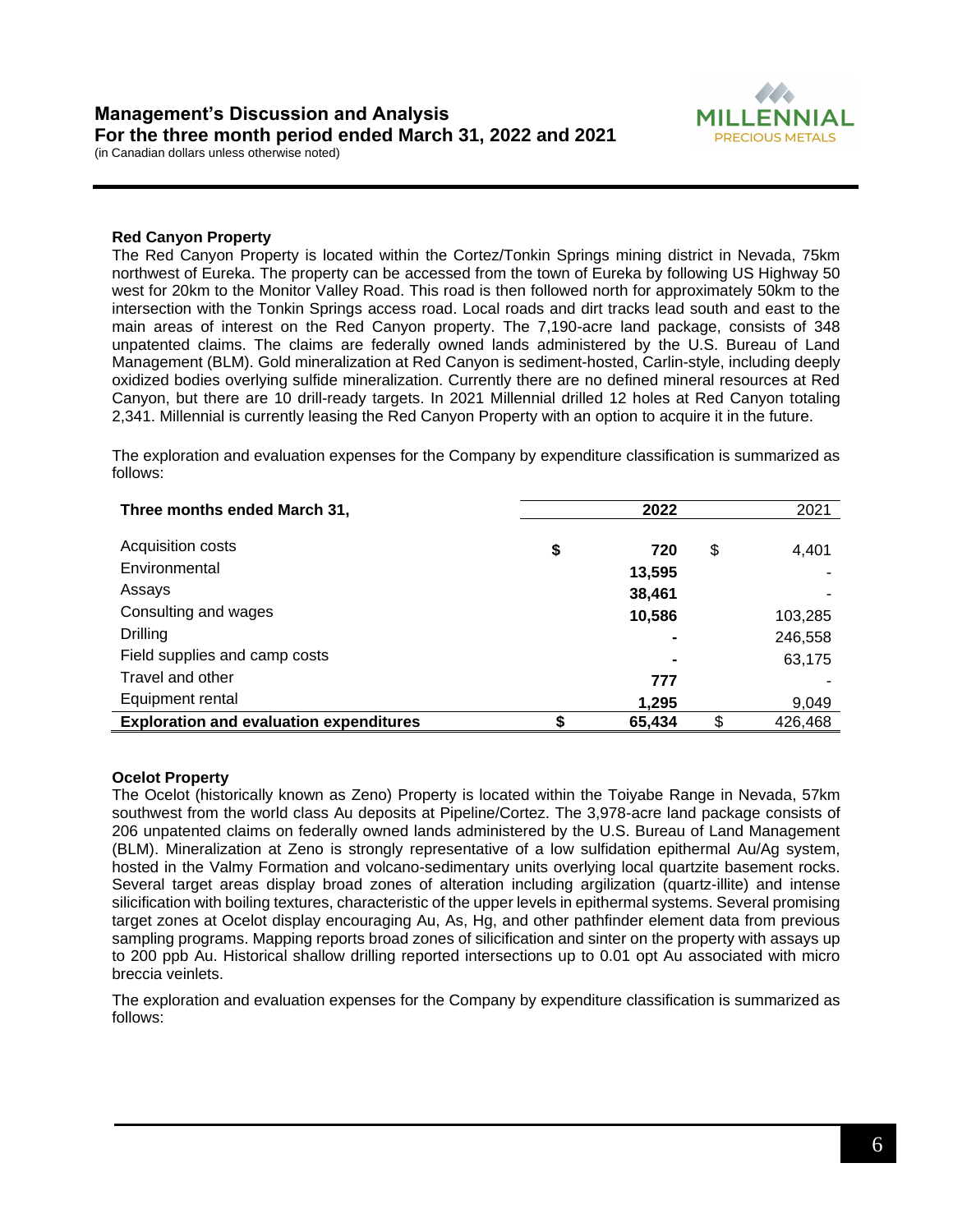

| Three months ended March 31,                   |   | 2022    | 2021 |
|------------------------------------------------|---|---------|------|
| Acquisition costs                              | S | 172.175 | \$   |
| Consulting and wages                           |   | 1.769   |      |
| Equipment rental                               |   | 114     |      |
| <b>Exploration and evaluation expenditures</b> |   | 174.058 |      |

#### **Marr Property**

The Marr Property is located within the Toiyabe Range in Nevada, 60km southwest from the Pipeline deposit. The 1,901-acre land package consists of 93 unpatented claims. The claims are on federally owned lands administered by the U.S. Bureau of Land Management (BLM). Mineralization at Marr is believed to be a low sulphidation, epithermal Au/Ag system. The target area is covered, with historical drilling reporting zones of broad argillic alteration and high-level exposures of a low sulphidation, epithermal system, as characterized by chalcedony and opaline veining with sinter terraces. Anomalous Au and pathfinder elements in high- level quartz-chalcedony veins with boiling textures are common.

The exploration and evaluation expenses for the Company by expenditure classification is summarized as follows:

| Three months ended March 31,                   | 2022 |  |   |
|------------------------------------------------|------|--|---|
| Acquisition costs                              | 720  |  | - |
| <b>Exploration and evaluation expenditures</b> | 720  |  |   |

#### **Eden Property**

The Eden Property is located on the northwestern side of the East Range in the Western Nevada Rift, 22km southwest of the town Winnemucca within Perishing and Humboldt Counties, and along the Sleeper-Sandman trend. The 1,405-acre land package consists of 68 unpatented claims. The claims are on federally owned lands administered by the U.S. Bureau of Land Management (BLM). The property can be accessed by a frontage road along Interstate 80. Mineralization at Eden is representative of a low sulphidation epithermal Au/Ag system. The target concept is a low sulphidation gold system hosted in permeable Cenozoic volcanic and sedimentary rocks within the east range of the western Nevada rift. Local geology and mineralization consist of Cenozoic volcano-sedimentary packages cut by basaltic dikes and quartz veins along through-going "plumbing structures". A large part of the property is covered by quaternary gravels.

| Three months ended March 31,                   | 2022  | 2021 |
|------------------------------------------------|-------|------|
| Acquisition costs                              | 2.263 | \$   |
| Consulting and wages                           | 2,917 |      |
| Equipment rental                               | 114   |      |
| Travel and other                               | 355   |      |
| <b>Exploration and evaluation expenditures</b> | 5,649 |      |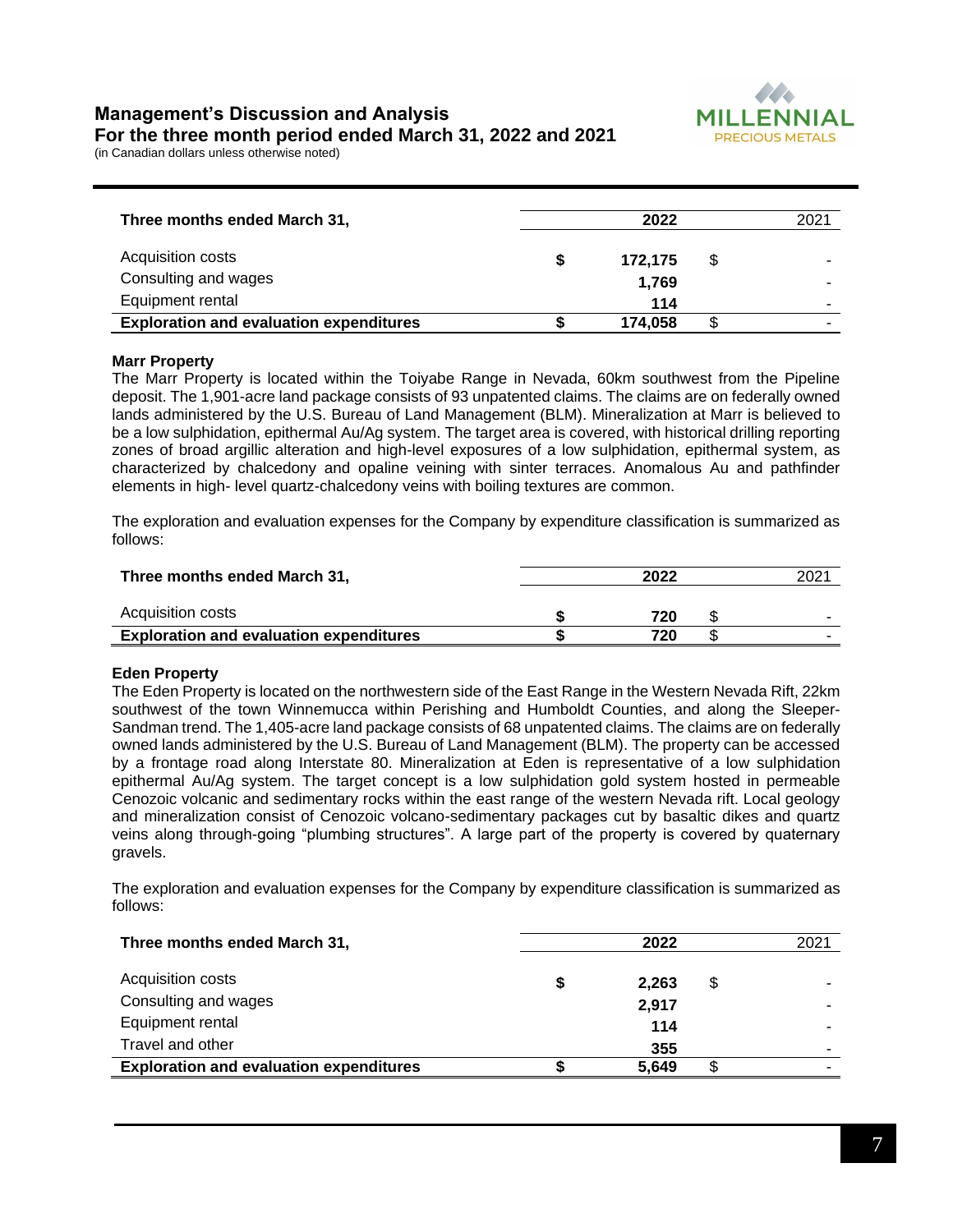



#### **Dune Property**

The Dune Property is located on the northwestern side of the East Range in the western Nevada rift, 13km southwest of the Town of Winnemucca within Perishing and Humboldt Counties, and along the Sleeper-Sandman trend. The property can be accessed via the Jungo Mine Road west from Winnemucca and then by unimproved road approximately 2 miles to the south. The 744-acre land package consists of 36 unpatented claims. The claims are on federally owned lands administered by the U.S. Bureau of Land Management (BLM). Mineralization at Dune is low sulphidation, epithermal Au/Ag typical of significant economic Au-Ag deposits in this region of Nevada. The target concept is a structurally and stratigraphically controlled, low sulphidation gold system hosted by permeable Cenozoic volcanic and sedimentary rocks.

The exploration and evaluation expenses for the Company by expenditure classification is summarized as follows:

| Three months ended March 31,                   | 2022       | 2021 |
|------------------------------------------------|------------|------|
| Acquisition costs<br>Consulting and wages      | 840<br>370 | \$   |
| Equipment rental                               | 114        | -    |
| <b>Exploration and evaluation expenditures</b> | 1.324      |      |

#### **Cerro Colorado Property**

The Cerro Colorado Property is located within a historic silver mining district, 70km southwest of Tucson, Arizona and is situated along the Laramide porphyry copper belt. Cerro Colorado is located 26km southwest of the historic Pima Mining District, which contains several active porphyry copper and skarn mining operations. Seven distinct areas of interest comprise the combined 10,055-acre land package, consisting of 220 BLM claims and 10 Arizona State Land Department (ASLD) mineral exploration permits. Cerro Colorado hosts numerous historic mining operations that exploited Ag-Au (±Cu)-bearing veins hosted by Jurassic and early Laramide volcanic rocks. District-scale and local alteration patterns indicate potential for porphyry copper intrusive units beneath the volcanic host rocks. Limited historical drilling in intrusive units adjacent to Millennial's areas done by Phelps Dodge and Mine Finders reported weakly mineralized porphyry copper intrusions. Recent academic work in the area suggests a lack of Cenozoic extension and dismemberment in the district, preserving the Ag-Au veins and associated deeper porphyry copper systems upright and intact below older volcanic rocks. Millennial has planned an extensive soil, rock chip, and grab sample program beginning early 2022. This will be the first of this type of work performed on a district scale at Cerro Colorado. Results of this extensive sampling program will drive additional work over the coming years, including geophysics and drilling of newly developed target concepts.

| Three months ended March 31,  |   | 2022   |   | 2021   |
|-------------------------------|---|--------|---|--------|
| Acquisition costs             | S | 69.598 | S | 31,265 |
| <b>Technical studies</b>      |   | 70.904 |   |        |
| Consulting and wages          |   | 10,838 |   | ۰      |
| Travel and other              |   | 318    |   | ۰      |
| Field supplies and camp costs |   | 166    |   | -      |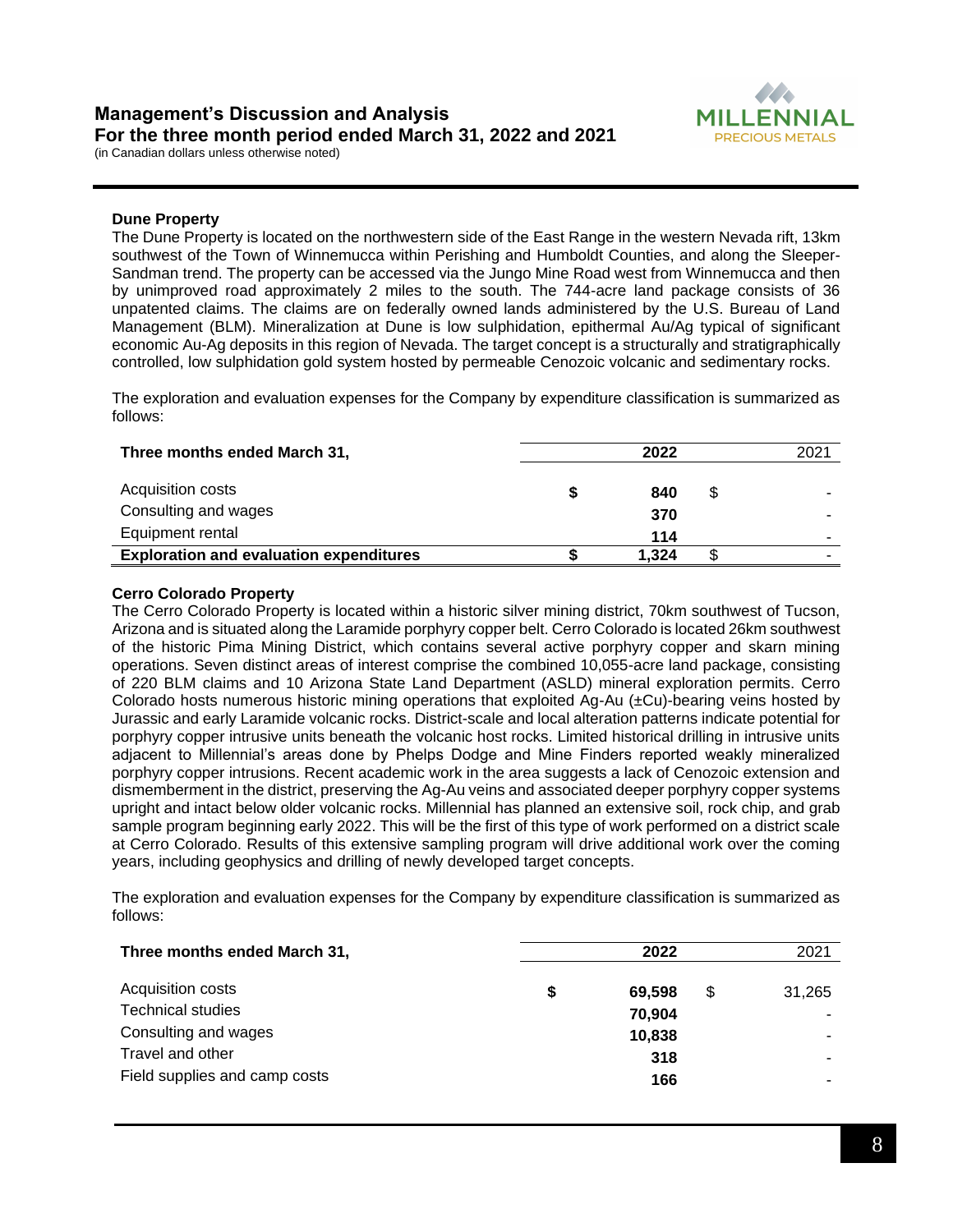

| Equipment rental                               | 633     |        |
|------------------------------------------------|---------|--------|
| <b>Exploration and evaluation expenditures</b> | 152.457 | 31.265 |

# **Drilling Update**

**Red Canyon:** Phase 1 drilling has been completed. The Phase 1 program consisted of 12 drill holes, totaling 2,341m, in the Heavenly Target Zone, which is one of ten target areas currently identified on the property.

Key Intercepts:

- HVN-2021-002RD returned high-grade intercepts of 4.54 g/t Au over 54m, including 9.18 g/t Au over 22m, with local high grades of 19.16 g/t Au over 5m.
- HVN-2021-003 returned high-grade intercepts of 3.01 g/t Au over 11m, including 10.32 g/t Au over 3m, with local high grades of 20.5 g/t Au over 1m.
- HVN-2021-005 returned high-grade intercepts of 4.61 g/t Au over 18m, including 7.42 g/t Au over 8m, with local high grads of 11.47 g/t over 1m.

Observations:

- Drilling has confirmed that the mineralization found at the Heavenly Target Zone consists of stratabound Au mineralization hosted in calcareous siltstone units of the lower plate members of the Roberts Mountains Formation.
- Mineralization is dipping moderately to the southeast and is consistent with the Company's working geological model.
- Mineralization in the Heavenly Target Zone is open to the south and southeast, down-dip in units hosting mineralization.
- Millennial's team is currently conducting data interpretation to refine the Company's 3D Leapfrog geological model focused on favorable structures and stratigraphy to help design the Phase 2 campaign, aimed at expanding the footprint for oxidized Au mineralization at the Heavenly Target Zone.
- Millennial is also mapping and soil sampling other, previously identified, target areas of interest at Red Canyon to identify high-quality drill targets with potential to host oxidized gold mineralization.

Phase 2 drilling at Red Canyon is expected to commence in 2023.

**Mountain View:** Phase 1 drilling consisting of 32 holes, totaling 8,100m, was initiated on June 25, 2021. Of the 32 holes, only 27 holes totalling 7,183m were a technical success, as the other holes did not penetrate the overburden or were technical failures (collapsed, no recovery, etc.). Phase 1 drilling is now complete. The program was designed to convert and expand ounces and to identify the plumbing system within the lower andesite unit and below the disseminated zone.

Observations:

- The epithermal gold deposit at Mountain View is covered by sand and gravels on the hanging wall of a regional productive extensional fault, which can be mapped for over 3km. The sand and gravel are expected to reduce the mining cost per ton during pre-stripping.
- The current resource consists of disseminated low-grade mineralization within permeable-brittle rhyolitic rocks as well as a high-grade hydrothermal rhyolitic breccia. The exploration team has also observed deep supergene oxidation to 300m.
- Post mineral faulting has significantly broken up the rock, which could potentially reduce mining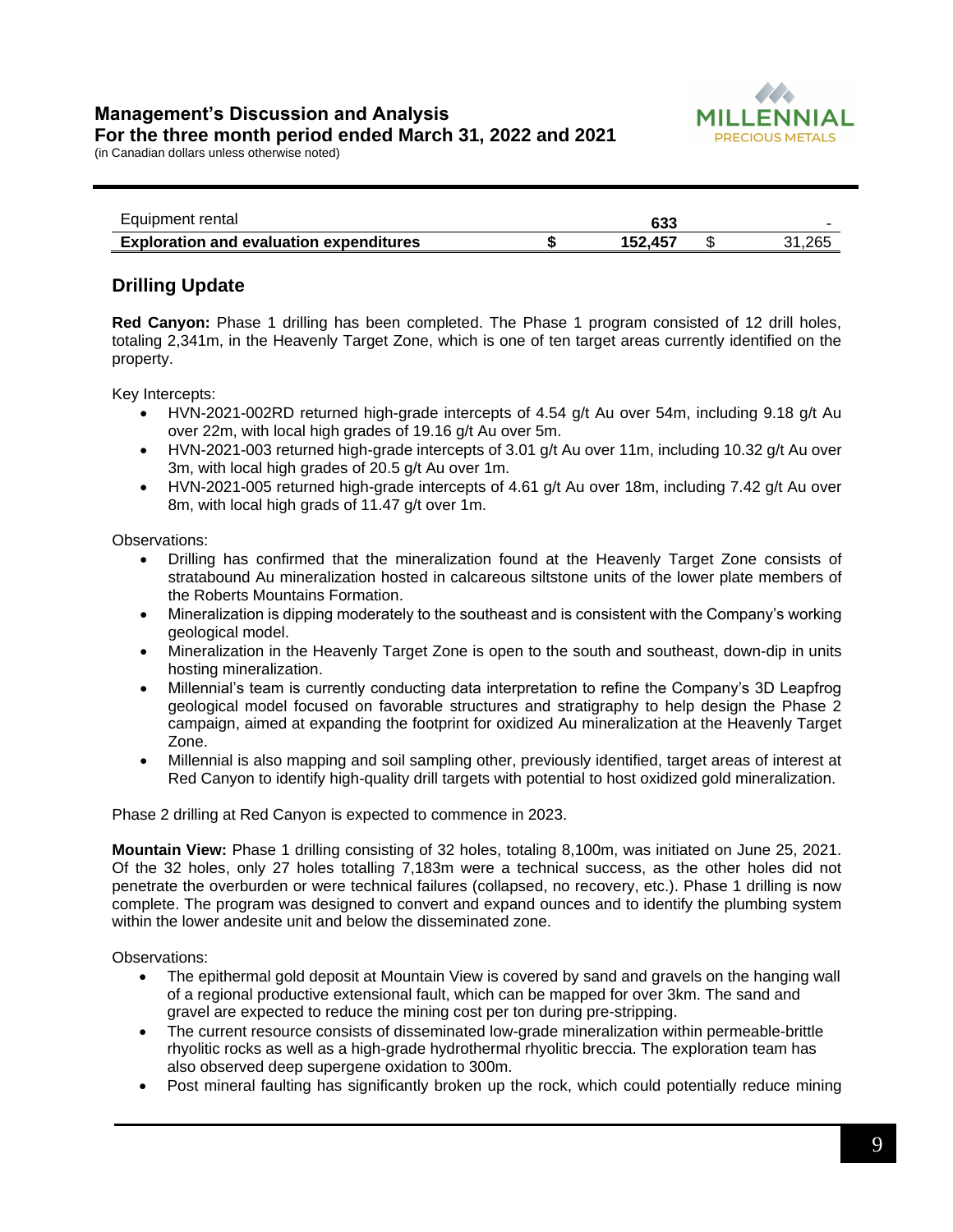

costs and increase the leachability of gold.

- Historical deep drilling reported extremely high-grade gold intercepts (5'@180 g/t Au), which signify the potential for high grade quartz vein feeders in the lower andesite.
- Through regional mapping, the Company has concluded that gold mineralization at Mountain View developed in direct relation to a regional extension fault, the "Productive Frontal Range Fault". The fault extension dropped the hanging wall, covering and protecting the deposit from erosion. The hanging wall of the regional fault is covered by post-mineral rocks, creating significant exploration potential.
- The Company has identified the fault for >3km along strike, with argillic alteration and quartz veins on the outcropping footwall. The outcropping footwall also features a past producing gold, silver and base metal mine, all of which suggest excellent potential for additional mineral centers to be identified.

The 2021-2022 drilling program will support the updated resource and PEA, expected in H2 2022.

Mountain View has an Inferred mineral resource estimate containing 427,000 ounces of Au (oxide) (23.2 million tonnes at 0.57 g/t Au; effective date of November 15, 2020).

## **Mountain View Drilling highlights:**

- MVCD-0003 tested western pit boundary and returned an intercept of 2.31 g/t oxide Au over 20.5m, including 4.05 g/t over 7.6m
- MVCD-0004 was designed to test a high-grade zone near the eastern pit margin and returned an intercept of 1.73 g/t oxide Au over 128.3m, including 141.73 g/t over 0.8m.
- MVCD-0015 returned an intercept of 0.49 g/t oxide Au over 275.5m, including a high-grade intercept of 2.14 g/t Au over 12.2m and 1.89 g/t over 39.3m.
- MVCD-0016A returned an intercept of 0.91 g/t Oxide Au over 232.5m, Including 10.88 g/t Au over 11.3m and 2.18 g/t Au over 22.3m.
- MVCD-0021 returned an intercept of 0.46 g/t Au Over 189.0m, including 1.35 g/t oxide Au over 33.5m and 0.58 g/t over 23.9m.
- MVCD-0024 returned an intercept of 1.48 g/t Au Over 185.5m, including 2.60 g/t Au over 29.6m and 3.99 g/t over 36.9m.

Drill core at the Mountain View project is drilled in NQ to PQ size ranges (47.6mm to 85mm). Drill core samples are minimum 50cm and maximum 200cm long along the core axis. All core is sampled, at the exception of the quaternary overburden. All of Millennial's drilling samples were prepared and analyzed at American Assay Laboratories ("AAL") in Sparks, Nevada. Drill core sample preparation includes drying in an oven at a maximum temperature of 60°C, fine crushing of the sample to at least 70% passing less than 2mm, sample splitting using a riffle splitter, and pulverizing a 250g split to at least 85% passing 75 microns. Thirty-gram aliquots of the pulps material were analyzed at AAL for gold by fire-assay fusion with an ICP finish. Silver and 49 major, minor, and trace elements were determined by ICP and ICP-MS following an aqua-regia digestion of 0.5-gram aliquots. Samples that assayed greater than 5.0 g/t Au were re-analyzed by fire-assay fusion of 30-gram aliquots with a gravimetric finish. Commercial CRMs and blanks material were inserted as pulps at a frequency of approximately every 20th sample. Approximately 5% of the samples were randomly selected for coarse duplicate re-assays. Sample QAQC measures make up 15% of the samples submitted.

**Wildcat:** Phase 1 drill program consisting of a minimum of 20 holes, totaling ~3,000m, commenced on May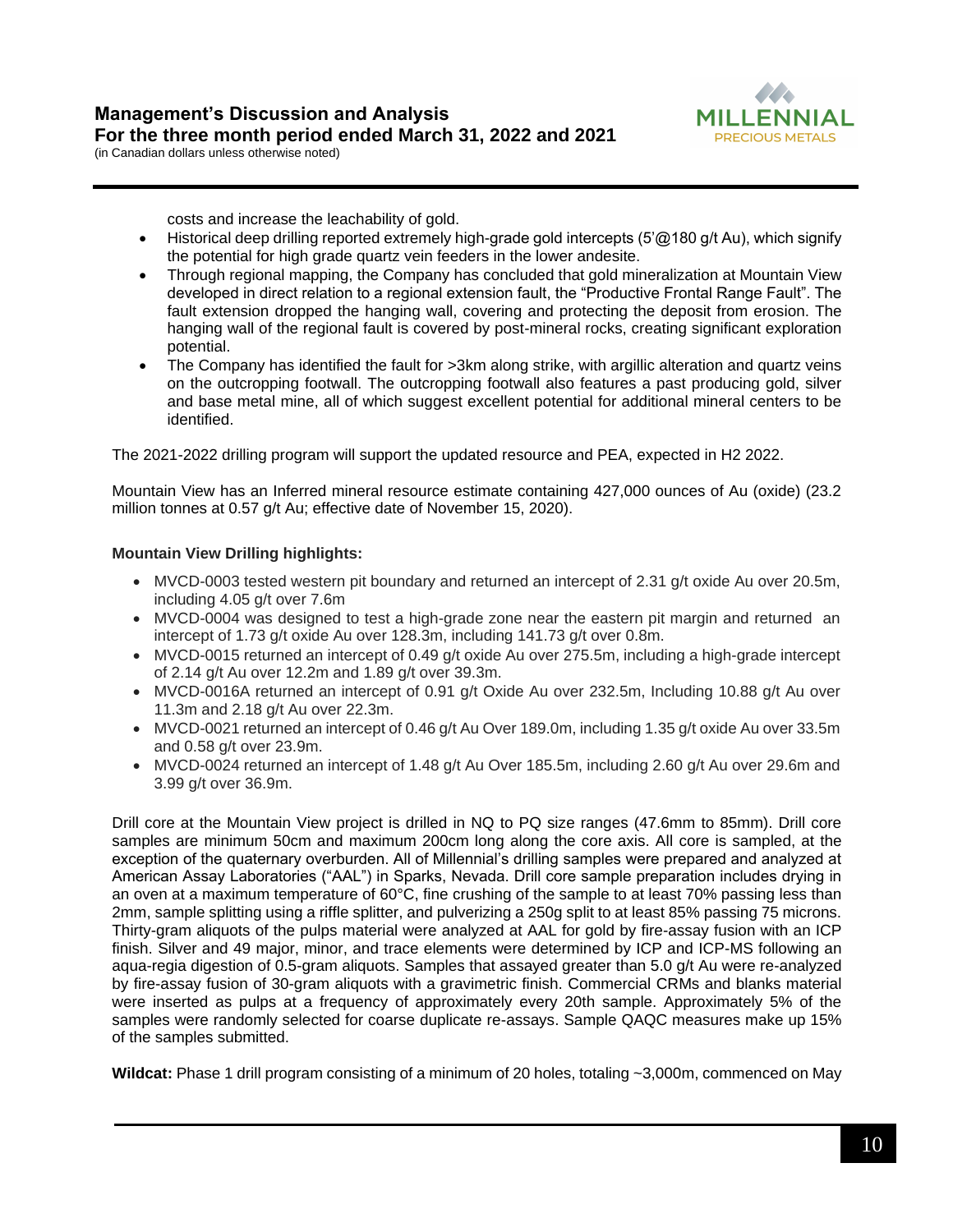

4, 2022. The program is designed to convert ounces, to identify the plumbing system at the property and to provide metallurgical and geotechnical data for the PEA.

The 2022 drilling will feed the updated resource and PEA, expected in H2 2022.

# **EXPLORATION PROPERTY AGREEMENTS**

# **Red Canyon Agreement:**

On October 30, 2020, the Company entered into a definitive agreement with Red Canyon Corporation ("**Red Canyon**"), pursuant to which Millennial leased 254 unpatented lode mining claims located in Eureka County, Nevada (the "**Red Canyon Property**") from Red Canyon and will have the sole and exclusive right to acquire a 100% undivided legal and beneficial interest in the Red Canyon Property.

Under the terms of the definitive agreement, the Company will have an option to acquire a 100% undivided interest in the Red Canyon Property by completing the following:

- Paying advance cash payments of US\$275,000 (the "**Advance Payments**"), payable as follows:
	- o US\$25,000 due on signing of a definitive agreement ("**Effective Date**") (paid);
	- o US\$25,000 due on or prior to 6 months from the Effective Date (paid);
	- $\circ$  US\$50,000 due on or prior to the first anniversary from the Effective Date (paid);
	- o US\$75,000 due on or prior to the second anniversary from the Effective Date; and
	- $\circ$  US\$100,000 due on or prior to the third anniversary from the Effective Date.
- Reimbursing US\$44,970 due for federal annual mining claim maintenance fee reimbursement (paid).
- On or before the 4<sup>th</sup> anniversary of the Effective Date, Millennial shall pay Red Canyon US\$2,000,000 less the aggregate amount of the Advance Payments paid by Millennial.
- Issuing common shares to Red Canyon as follows:
	- $\circ$  On or prior to the completion of Millennial's going public transaction by way of reverse takeover ("**RTO**"), issuing an amount of common shares to ensure Red Canyon owns 2% of the outstanding common shares immediately following completion of the RTO (issued);
	- $\circ$  1,000,000 common shares on or prior to the first anniversary of the Effective Date (issued);
	- $\circ$  1,000,000 common shares on or prior to the second anniversary of the Effective Date; and
	- $\circ$  1,000,000 common shares on or prior to the third anniversary of the Effective Date.
- Spending an aggregate of US\$1,500,000 in exploration expenditures, as follows:
	- o US\$500,000 on or prior to the second anniversary of the Effective Date;
	- o US\$500,000 on or prior to the third anniversary of the Effective Date; and
	- $\circ$  US\$500,000 on or prior to the fourth anniversary of the Effective Date.
- Granting Red Canyon a 2% net smelter return royalty ("**NSR**") subject to the Company retaining an option to acquire 1% of the NSR for a cash payment of US\$1,500,000 for a period of two years following the royalty grant.

## **Cerro Colorado Agreement**:

August 23, 2021, The Company entered into a definitive agreement (with Tri Minerals Holdings Corp., a private party, for properties related to the Cerro Colorado Project ("**Cerro Colorado**"). Pursuant to the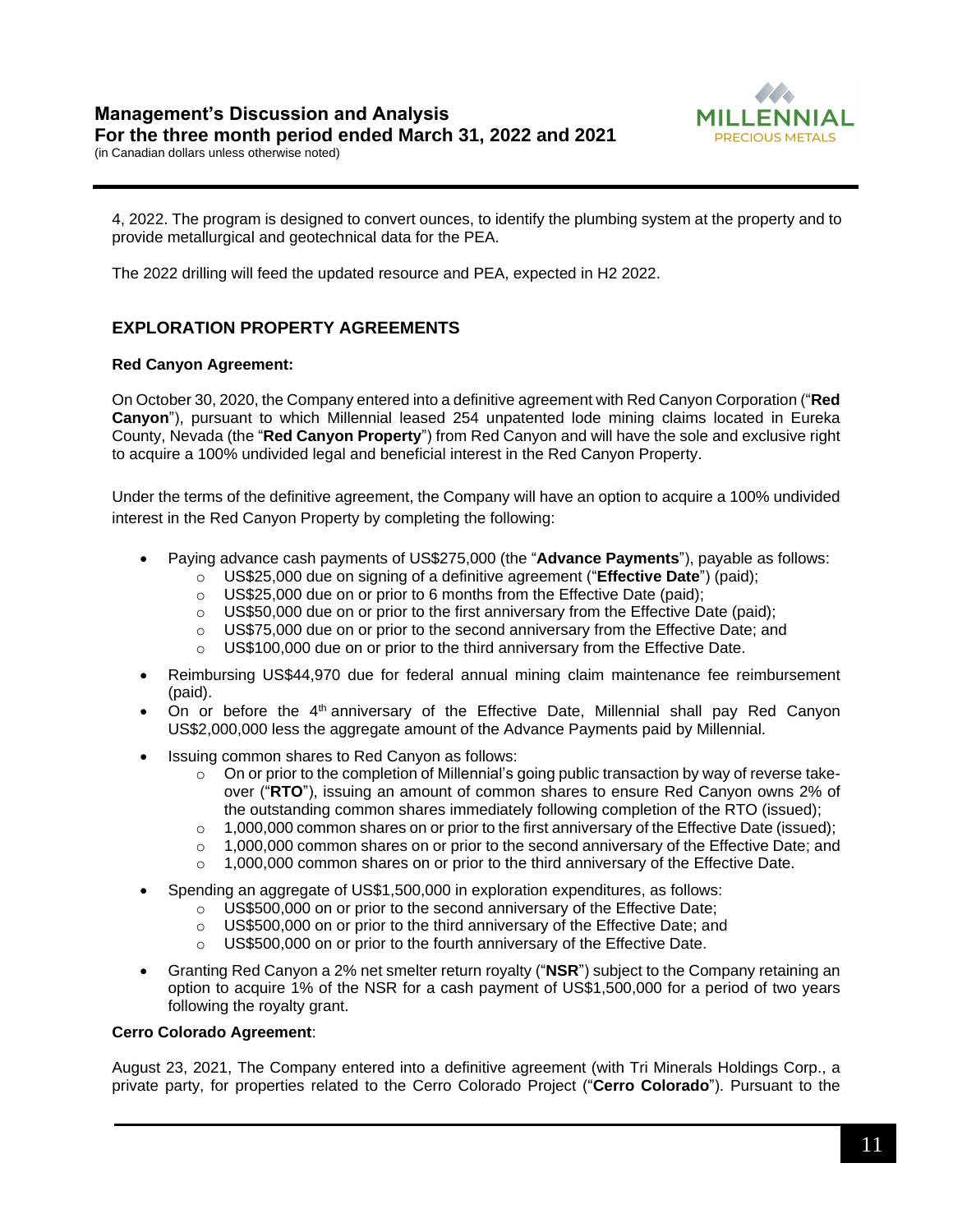

Agreement, Millennial will acquire certain unpatented mining claims and state exploration permits for properties located in Pima County, Arizona. Cerro Colorado is located within a historic silver mining district, 70 km southwest of Tucson and is situated in the widely mineralized porphyry copper belt of southern Arizona and northern Mexico.

Cerro Colorado Property and Agreement Highlights:

- Option to acquire 100% interest in the Cerro Colorado 4,060-hectare land package.
- Located in a well-endowed historic Ag-mining district.
- 4-year term total lease payments of US\$500,000.
- Option to purchase the properties for US\$2,000,000.
- Granting of a 1.0% royalty which can be bought back for US\$1,500,000.
- Along the Laramide porphyry copper belt in Arizona.
- Ag mineralization within carbonate rich mesothermal quartz veins hosted by Jurassic and early Laramide volcanic rocks.
- Mineralization believed to be closely associated with porphyry copper intrusions at depth.
- No post-Laramide (Cenozoic) extensional deformation and dismemberment; copper targets, proposed to be upright and intact.
- Abundant historic Ag production in the district and the region, oldest mineral claim in the Arizona Territory (1856).

Under the terms of the Agreement to acquire, Millennial will lease the properties on a 4-year term (total lease payments of US\$500,000), following which Millennial will have an option to purchase the properties for US\$2,000,000, and the granting of a 1.0% royalty (which can be bought back for US\$1,500,000). During the lease, Millennial will have US\$1,500,000 in required exploration expenditures.

## **Waterton Agreement:**

On September 14, 2020, the Company entered into a letter of intent with Clover Nevada LLC ("**Waterton**") to enter into a definitive agreement, pursuant to which Millennial will acquire Waterton's interest in the Mountain View, Wildcat, Marr, Ocelot, Eden and Dune properties located in Nevada (the "**Nevada Properties**"). The consideration terms of the definitive agreement are as follows:

- Payment by Millennial of cash consideration totaling US\$10,000,000, payable as follows:
	- o US\$5,000,000 due on completion of the acquisitions of the Nevada Properties ("**Effective Date**") (paid);
	- $\circ$  US\$2,500,000 upon the earlier of (A) announcement of a maiden NI 43-101 compliant mineral resource prepared by Millennial at any of the Nevada Properties, and (B) the date that is twelve (12) calendar months following the date that the material approvals for exploration drilling activities on the first of the Nevada Properties to be drilled have been obtained; and
	- o US\$2,500,000 upon the earlier of (A) completion of a Preliminary Economic Assessment as defined by NI 43-101 at any of the Nevada Properties, and (B) the date that is twentyfour (24) calendar months following the date that the material approvals for exploration drilling activities on the first of the Nevada Properties to be drilled have been obtained.
- Share and warrant consideration as follows:
	- o Millennial will issue to Waterton the greater of (i) an amount of common shares of Millennial ("Shares") representing a 19.9% equity interest in the outstanding Shares on a basic basis,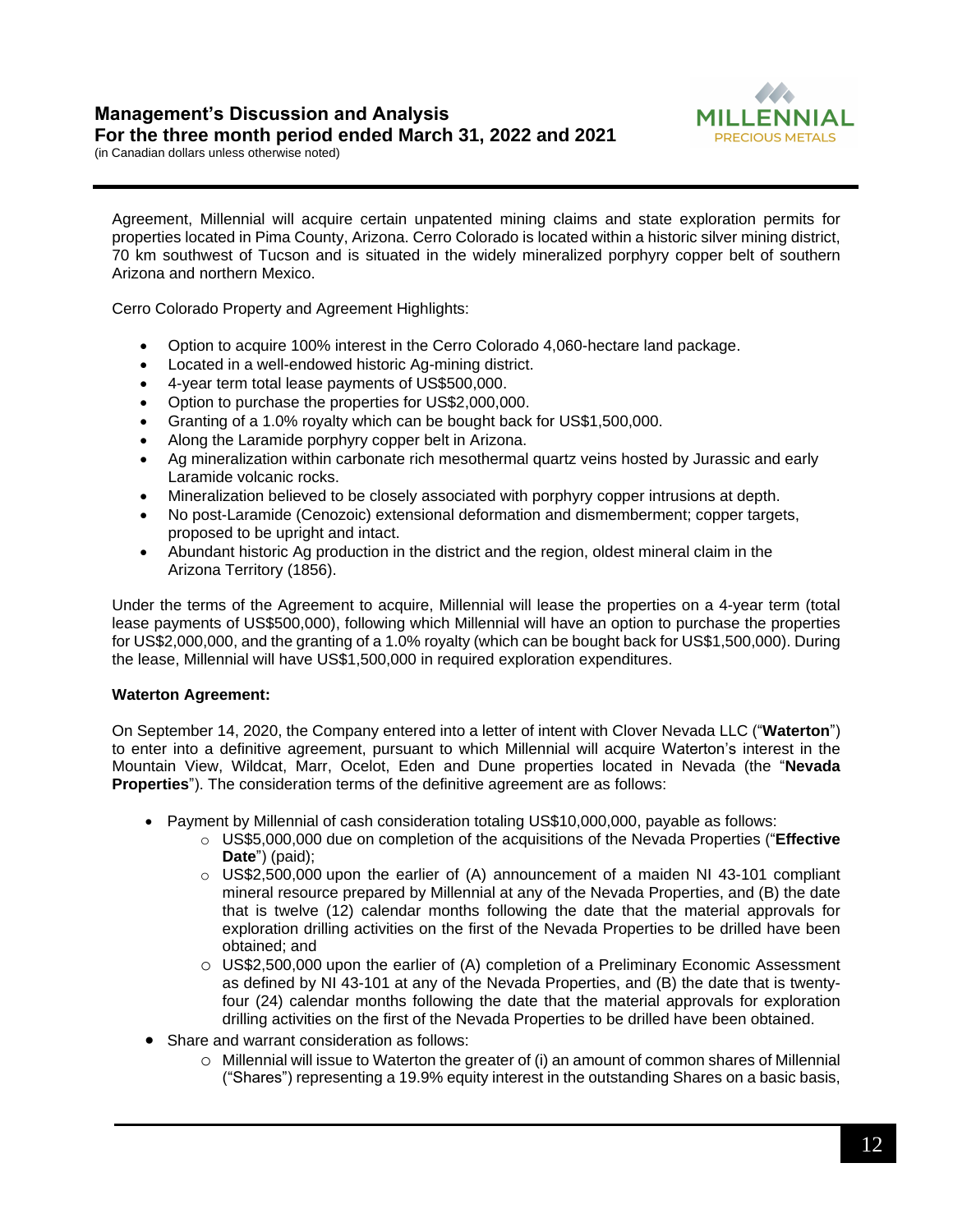

post completion of the RTO (issued), and (ii) an amount of Shares representing an indicative value of \$9,000,000.

• Millennial will issue to Waterton a 2.0% NSR royalty on production from the Marr, Ocelot, Eden and Dune properties. Millennial shall have an option at any time to buy down one-half of each royalty at a cost of US\$1,500,000 per property, thereby reducing the royalty to a 1.0% NSR royalty per property. Millennial will also issue a 0.5% NSR royalty on gold production from the Mountain View and Wildcat properties.

# **SUMMARIZED FINANCIAL RESULTS**

## **RESULTS OF OPERATIONS**

For the three month period ended March 31, 2022, net loss amounted to \$7,200,743, compared to a net loss of \$1,637,119 respectively for the three month period ended March 31, 2021. The Company was in the early stages of existence during the prior period. During the current year, the Company incurred exploration expenditures on its land package, primarily through its focus at Mountain View during the period.

#### **Expenses**

#### *For the three month period ended March 31, 2022 and 2021:*

Expenses of \$7,319,220 for the three month period ended March 31, 2022 increased in comparison to expenses of \$1,635,272 for the three month period ended March 31, 2021. Variances in expenses were as follows:

- Exploration and evaluation expenditures increased to \$4,143,587 for the three month period ended March 31, 2022 from \$457,733 for the three month period ended March 31, 2021. The increase is due primarily to drilling costs of \$2,069,117 incurred at the Mountain View project (2021 - \$246,558 incurred at Red Canyon), as well as environmental and technical studies being conducted at the various projects and supporting consulting and wages in support of the current exploration campaign.
- Consulting and wages increased from \$203,591 for the three month period ended March 31, 2021 to \$720,741 for the three month period ended March 31, 2022. The increase is due to additions to the management team and supporting staff.
- Share-based payments increased from \$800,000 for the three month period ended March 31, 2021 to \$1,810,000 for the three month period ended March 31, 2022. The increase is due to issuances of options and restricted share units at the beginning of the year and related valuation and vesting. See note 13 of the unaudited interim condensed consolidated financial statements for the three month periods ended March 31, 2022 and 2021 for details.
- Professional fees remained consistent from \$46,566 for the three month period ended March 31, 2021 to \$57,744 for the three month period ended March 31, 2022. The expenses were consistent between the two periods.
- Shareholder information costs increased from \$15,963 for the three month period ended March 31, 2021 to \$288,951 for the three month period ended March 31, 2022. The increase is mainly due to investor relations costs and TSX Venture Exchange fees incurred in the period as the Company was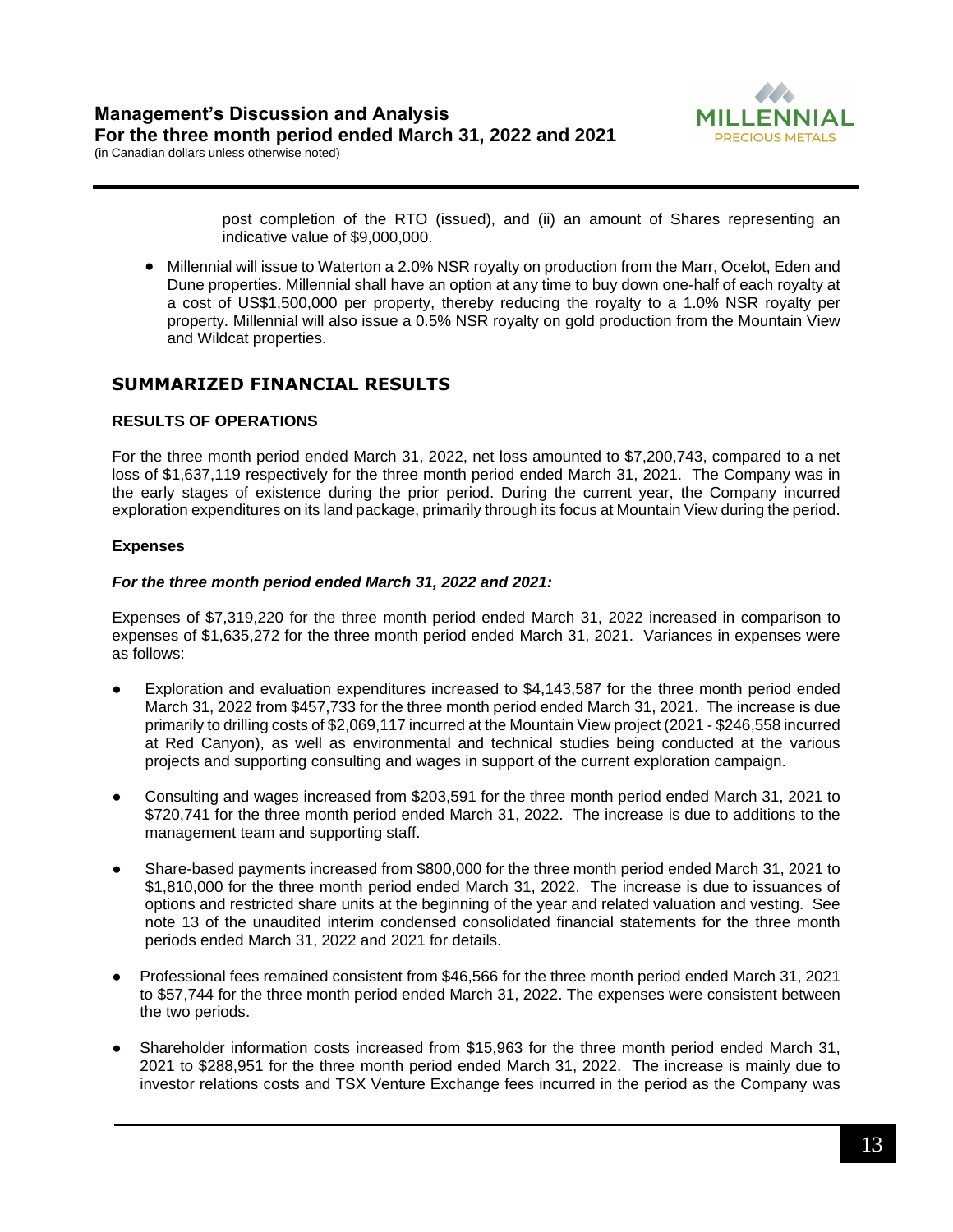

publicly listed on the TSX Venture Exchange during the current period compared to prior year when it was advancing through the going public process.

- Office and general expenses increased from \$67,865 for the three month period ended March 31, 2021 to \$176,001 for the three month period ended March 31, 2022. The increase is mainly in relation to insurance costs, rent, as well as office supplies as the Company adds support staff and additional personnel.
- Travel expenses increased from \$38,223 for the three month period ended March 31, 2021 to \$65,361 for the three month period ended March 31, 2022. The increase is mainly in relation to travel to site as well as conferences and other marketing related events.

#### **SELECTED FINANCIAL INFORMATION**

The information below should be read in conjunction with the financial statements and related notes and other financial information. The following is for the periods ended:

|                                    | <b>Three Months</b><br><b>Ended</b><br>March 31,<br>2022 | Year<br><b>Ended</b><br>December 31,<br>2021 | Year<br><b>Ended</b><br>December 31,<br>2020 |
|------------------------------------|----------------------------------------------------------|----------------------------------------------|----------------------------------------------|
|                                    | S                                                        | S                                            |                                              |
| Income (Loss)                      | (7,200,743)                                              | (37, 648, 290)                               | (1,984,491)                                  |
| Income (Loss) per share            | (0.05)                                                   | (0.34)                                       | (0.18)                                       |
| Total assets at end of period/year | 9,607,167                                                | 13,270,218                                   | 9,073,924                                    |

## **SUMMARY OF QUARTERLY RESULTS**

The following tables set forth selected financial information for each of the Company's eight most recently completed quarters:

|                               | Q1 2022       | Q4 2021       | Q3 2021     | Q2 2021        |
|-------------------------------|---------------|---------------|-------------|----------------|
| <b>Expenses</b>               | (7,319,220)   | (4,678,178)   | (5,397,362) | (24, 333, 863) |
| Other income (expenses)       | 118,477       | (187,677)     | 135,747     | (1,549,838)    |
| Net loss                      | (7, 200, 743) | (4,865,855)   | (5,261,615) | (25, 883, 701) |
| Basic income (loss) per share | (0.05)        | (0.03)        | (0.04)      | (0.24)         |
| Total assets at end of period | 9,607,167     | 13,270,218    | 16,910,716  | 22,090,712     |
|                               | Q1 2021       | Q4 2020       | Q3 2020     | Q2 2020        |
| Expenses                      | (1,635,272)   | (1, 290, 882) | (689, 036)  |                |
| Other income (expenses)       | (1, 847)      | (4,573)       |             |                |
| Net loss                      | (1,637,119)   | (1, 295, 455) | (689,036)   |                |
| Basic income (loss) per share | (0.03)        | (0.11)        | (1.92)      |                |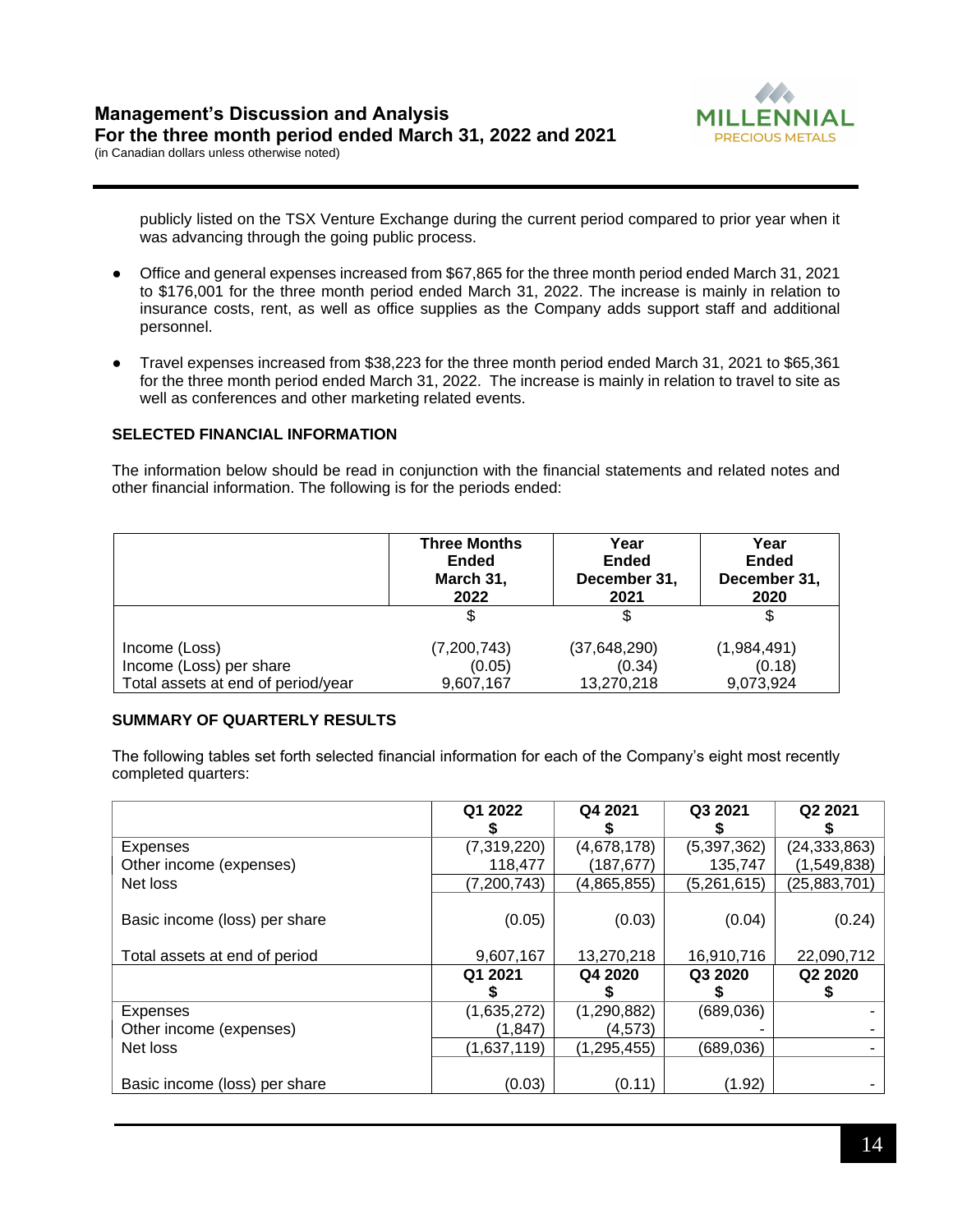# **Management's Discussion and Analysis For the three month period ended March 31, 2022 and 2021**



(in Canadian dollars unless otherwise noted)

| Total assets at end of period | 31.672.847 | 9.073.924 | .316.619 |  |
|-------------------------------|------------|-----------|----------|--|

The Company was incorporated during Q4 of 2019 and remained dormant other than accruals for audit fees until the third quarter of 2020 when the Company commenced financing activities and arranging its land package, incurring consulting and professional fees related to these activities. The Company closed the acquisition of the Company's principal land package in Q2 of 2021 and began an exploration program which resulted in increased expenses in 2021 and through to 2022.

#### **Disclosure of Outstanding Share Data as of May 16, 2022**

|                                                                          | <b>Authorized</b> | Outstanding                                                                                                                                                                                                            |
|--------------------------------------------------------------------------|-------------------|------------------------------------------------------------------------------------------------------------------------------------------------------------------------------------------------------------------------|
| Voting or equity<br>securities issued and<br>outstanding                 | Unlimited         | 138,590,947 common shares                                                                                                                                                                                              |
| Securities convertible<br>or exercisable into<br>voting or equity shares |                   | a) 8,794,500 Options to acquire common shares<br>b) 4,378,000 Restricted Share Units exercisable to<br>acquire common shares of the Company<br>c) 2,741,310 broker warrants to acquire common<br>shares of the Company |

#### **Off-Balance Sheet Arrangements**

The Company has no off-balance sheet arrangements.

## **Reverse Take Over Transaction:**

On April 28, 2021, the Company completed the announced series of transactions with Millennial Precious Metals Corp. (formerly 1246768 B.C. Ltd.) ("Millennial Precious") and Clover Nevada LLC ("Waterton"), including a reverse take-over and acquisition ("Acquisition") by Millennial Precious of all of the issued outstanding shares of the Company, resulting in Millennial Precious indirectly acquiring Waterton's interest in each of the Wildcat Property, the Mountain View Property, the Marr Property, the Ocelot Property, the Eden Property and the Dune Property located in Nevada and also a lease and option to purchase the Red Canyon Property also located in Nevada. The transactions were effected through an asset purchase agreement dated December 11, 2020 (the "Asset Purchase Agreement") between Millennial Precious (as successor to 1246768 B.C. Ltd. ("768")), the Company and Waterton and an amalgamation agreement dated December 11, 2020 between the Company and 768 (the "Amalgamation Agreement"). The common shares of Millennial Precious began trading on the TSX Venture Exchange on May 5, 2021 under the symbol "MPM".

Pursuant to the Acquisition, each share of Millennial was exchanged for one share of Millennial Precious. Millennial Precious consolidated its share capital on a 1.5:1 basis prior to closing of the transaction so that the holders of Millennial Precious shares received 1,999,999 shares of the resulting issuer following completion of the Acquisition.

# **FINANCIAL INSTRUMENTS AND OTHER INSTRUMENTS**

The Company's financial instruments consist of cash and cash equivalents, and accounts payable and accrued liabilities. It is management's opinion that the Company is not exposed to significant interest,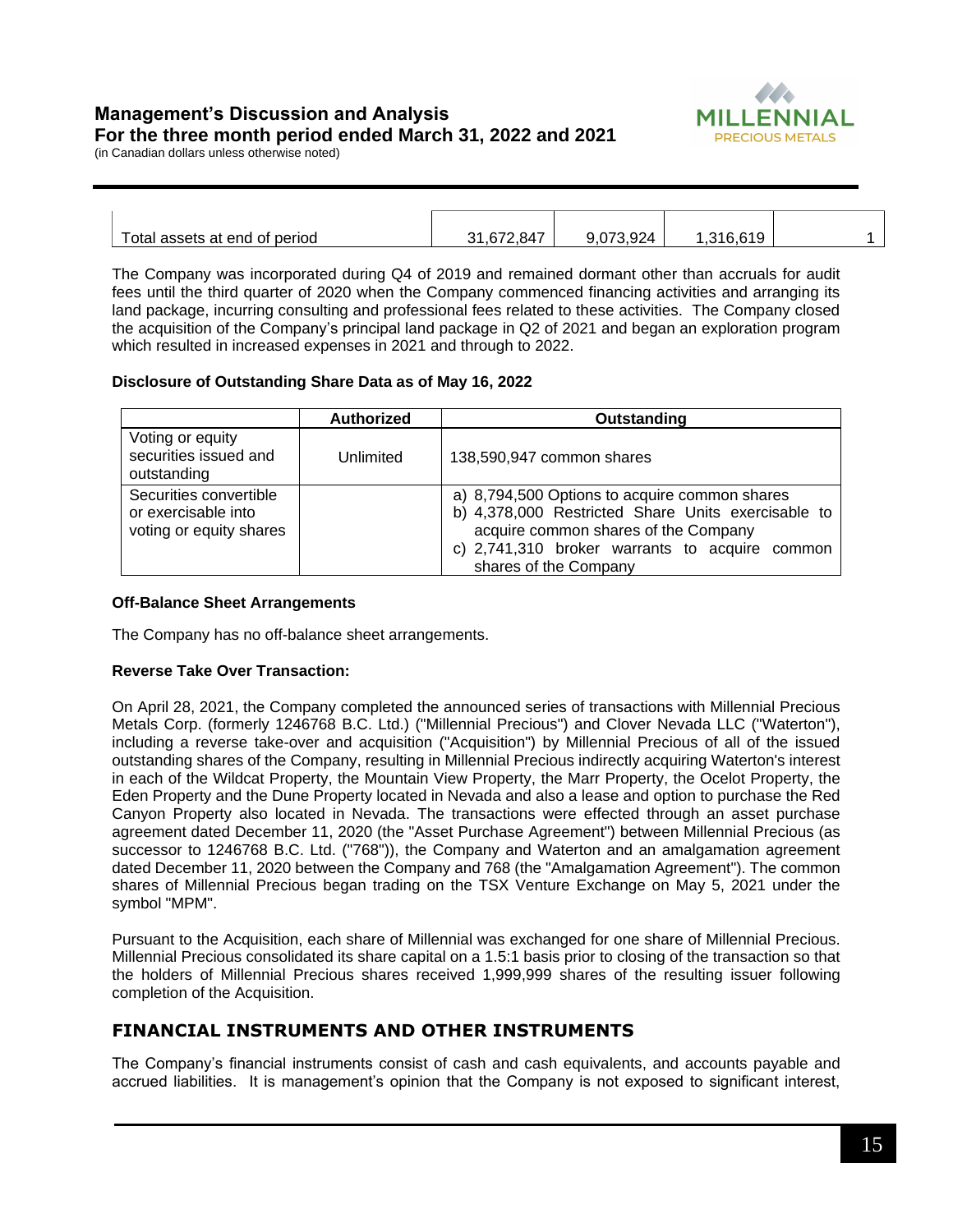

currency or credit risks arising from these financial instruments and that the fair values of these financial instruments approximate their carrying values.

## **Dividends**

The Company has neither declared nor paid any dividends on its common shares. The Company intends to retain its earnings, if any, to finance growth and expand its operation and does not anticipate paying any dividends on its common shares in the foreseeable future.

#### **LIQUIDITY AND CASH FLOWS**

The Company ended the first quarter of fiscal 2022 with cash of \$7,821,581, compared to \$11,655,878 as at December 31, 2021. The Company had working capital (current assets – current liabilities) of \$5,094,557 as at March 31, 2022 compared to a working capital of \$10,575,267 as at December 31, 2021.

Cash used by operating activities was \$3,735,233 for the three month period ended March 31, 2022, compared to cash used in operating activities of \$593,242 for the three month period ended March 31, 2021. Cash flows used by operating activities reflect the increase in operations in the current year as the Company continued exploration activities on its property portfolio.

Cash flows used in financing activities were \$46,148 for the three month period ended March 31, 2022, compared to \$22,821,697 for the three month period ended March 31, 2021. The amount of cash provided by financing activities was higher in the prior period primarily due to the subscription receipts issued during the three month period ended March 31, 2021 for net proceeds of \$22,827,839.

Cash used by investing activities was \$52,916 for the three month period ended March 31, 2022, compared to cash used by investing activities of \$61,033 for the three month period ended March 31, 2021. Cash flows used by investing activities reflect purchase of equipment during the period.

It is not possible to predict if or when the Company will achieve profitable levels of operations. As at March 31, 2022, the Company had working capital of \$5,094,557 (December 31, 2021 - \$10,575,267).

The financial statements have been prepared on a going concern basis. The going concern basis assumes that the Company will continue in operation for the foreseeable future and will be able to realize its assets and discharge its liabilities and commitments in the normal course of business. The Company incurred a net loss during the three month period ended March 31, 2022 of \$7,200,743 and an accumulated deficit of \$46,835,524.

The Company's ability to continue as a going concern is dependent upon attaining profitable operations, and, if required, the ability to raise funds through public equity financings to meet expenditure commitments. There is no assurance that these activities will be successful. The combination of the circumstances set out above represents a material uncertainty which may cast significant doubt upon the Company's ability to continue as a going concern. However, the Company is confident that it will have adequate resources to continue in operational existence for the foreseeable future. For this reason, the Company continues to adopt the going concern basis in preparing its financial statements. These financial statements do not reflect the adjustments to the carrying values of assets and liabilities, the reported revenues and expenses, and the balance sheet classifications used that would be necessary if the going concern assumptions were not appropriate. These adjustments would be material to the financial statements.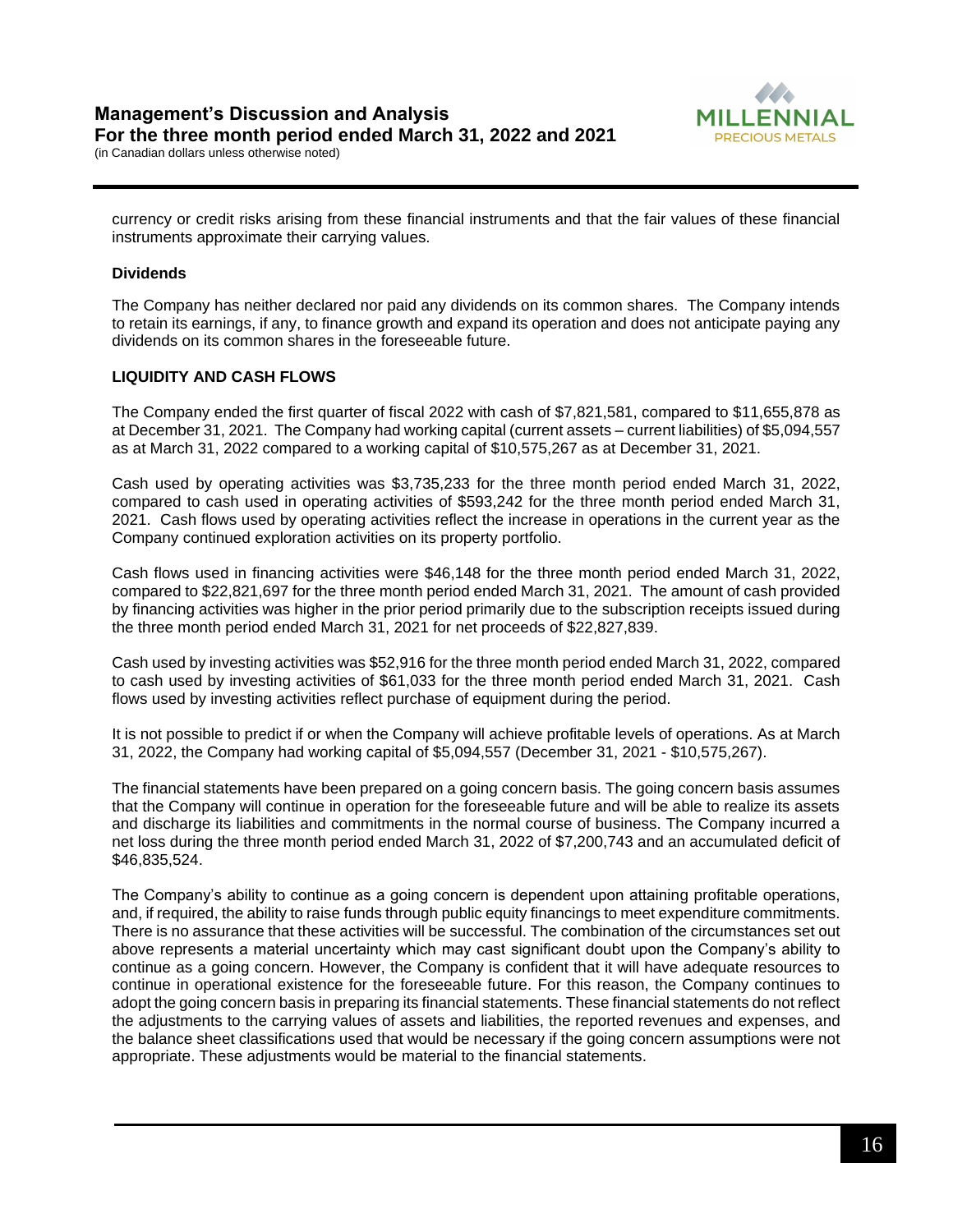

# **TRANSACTIONS WITH RELATED PARTIES**

#### **Compensation of Key Management Personnel of the Company**

Key management personnel, including companies controlled by them, are those persons having authority and responsibility for planning, directing and controlling the activities of the Company directly or indirectly, including any directors (executive and non-executive) of the Company.

The remuneration of directors and key executives is determined by the compensation committee.

The remuneration of directors and other members of key management personnel during the three month period ended March 31, 2022 and 2021 were as follows:

|                                             | March 31, |           |  | March 31. |
|---------------------------------------------|-----------|-----------|--|-----------|
|                                             |           | 2022      |  | 2021      |
| Short term employee benefits, director fees |           | 240.000   |  | 209.591   |
| Share-based payments                        |           | 863.000   |  | 800.000   |
|                                             |           | 1.103.000 |  | 1.009.591 |

As at March 31, 2022, an amount of \$nil (December 31, 2021 - \$32,000) due to key management personnel, was included in accounts payable and accrued liabilities. This amount is unsecured, non-interest bearing and without fixed terms of repayment.

# **RISK FACTORS**

The Company's Board of Directors has overall responsibility for the oversight of the Company's risk management policies. In carrying on its business, the Company is exposed to a variety of risks, including the risks described elsewhere in this MD&A. The Company can neither predict nor identify all such risks nor can it accurately predict the impact, if any, of such risks on its business, operations or the extent to which one or more risks or events may materially change future results of financial position from those reported or projected in any forward looking statements. Accordingly, the Company cautions the reader not to rely on reported financial information and forward-looking statements to predict actual future results. This MD&A and the accompanying financial information should be read in conjunction with this statement concerning risks and uncertainties. Some of the risks, uncertainties and events that may affect the Company, its business, operations, and results, are given in this section. However, the factors and uncertainties are not limited to those stated. The Company has policies and practices mandated by the Board of Directors to manage the Company's risks which include the risks described elsewhere in this MD&A and below.

The Company's business, being the acquisition, exploration, and development of mineral properties in the United States, is speculative and involves a high degree of risk. The risk factors listed below could materially affect the Company's financial condition and/or future operating results, and could cause actual events to differ materially from those described in forward-looking statements made by or relating to the Company.

#### **Pandemic Diseases**

The Company's operations are subject to the risk of emerging infectious diseases or the threat of outbreaks of viruses or other contagions or epidemic diseases. These infectious disease risks may not be adequately responded to locally, nationally or internationally due to lack of preparedness to detect and respond to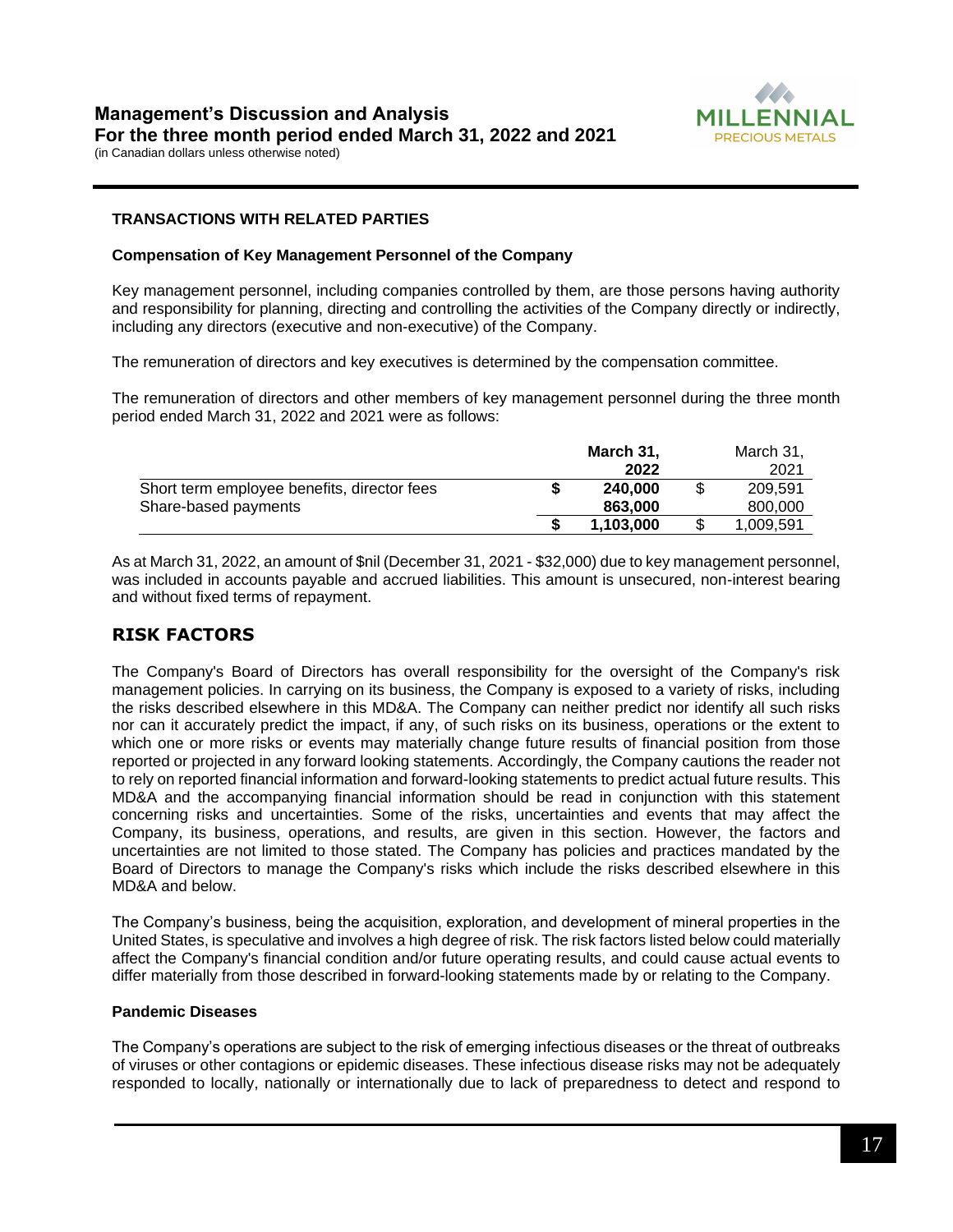

outbreaks or respond to significant pandemic threats. As such, there are potentially significant economic and social impacts of infectious disease risks, including the inability of the Company's exploration operations to operate as intended due to shortage of skilled employees, shortages in supply chains, inability of employees to access sufficient healthcare, significant social upheavals, government or regulatory actions or inactions, the declines in the price of precious metals, capital market volatility, or other unknown but potentially significant impacts. Given the fact that the Company's properties are located in Nevada, there are potentially significant economic losses from infectious disease outbreaks that can extend far beyond the initial location of an infection disease outbreak. As such, both catastrophic outbreaks as well as regional and local outbreaks can have a significant impact on the Company's operations. The Company may not be able to accurately predict the quantum of such risks. In addition, the Company's own operations are exposed to infection disease risks noted above and as such the Company's operations may be adversely affected by such infection disease risks. Accordingly, any outbreak or threat of an outbreak of a virus or other contagions or epidemic disease could have a material adverse effect on the Company, its business, results from operations and financial condition.

# *COVID-19*

In particular, the Company wishes to highlight that it continues to face risks related to COVID-19, which could continue to significantly disrupt its operations and may materially and adversely affect its business and financial conditions.

In December 2019, a novel strain of the coronavirus emerged in China and the virus has now spread worldwide with infections having been reported globally resulting in a global pandemic. The extent to which COVID-19 will continue to impact the Company's business, including its operations and the market for its securities, will depend on future developments, which are highly uncertain and cannot be predicted at this time, and include the duration, severity and scope of the outbreak and the actions taken to contain or treat the coronavirus outbreak. In particular, the continued spread of COVID- 19 globally could materially and adversely impact the Company's business including without limitation, employee health, workforce productivity, increased insurance premiums, limitations on travel, the availability of industry experts and personnel, restrictions to its drill program and/or the timing to process drill and other metallurgical testing, and other factors that will depend on future developments beyond the Company's control, which may have a material and adverse effect on the its business, financial condition and results of operations.

There can be no assurance that the Company's personnel will not be impacted by these pandemic diseases and ultimately see its workforce productivity reduced or incur increased medical costs / insurance premiums as a result of these health risks.

In addition, a significant outbreak of COVID-19 could result in a widespread global health crisis that could adversely affect global economies and financial markets resulting in an economic downturn that could have an adverse effect on the demand for precious metals and the Company's future prospects.

## **International Conflict**

International conflict and other geopolitical tensions and events, including war, military action, terrorism, trade disputes and international responses thereto have historically led to, and may in the future lead to, uncertainty or volatility in global commodity and financial markets and supply chains. Russia's recent invasion of Ukraine has led to sanctions being levied against Russia by the international community and may result in additional sanctions or other international action, any of which may have a destabilizing effect on supply chain disruptions may adversely affect the Company's business, financial condition and results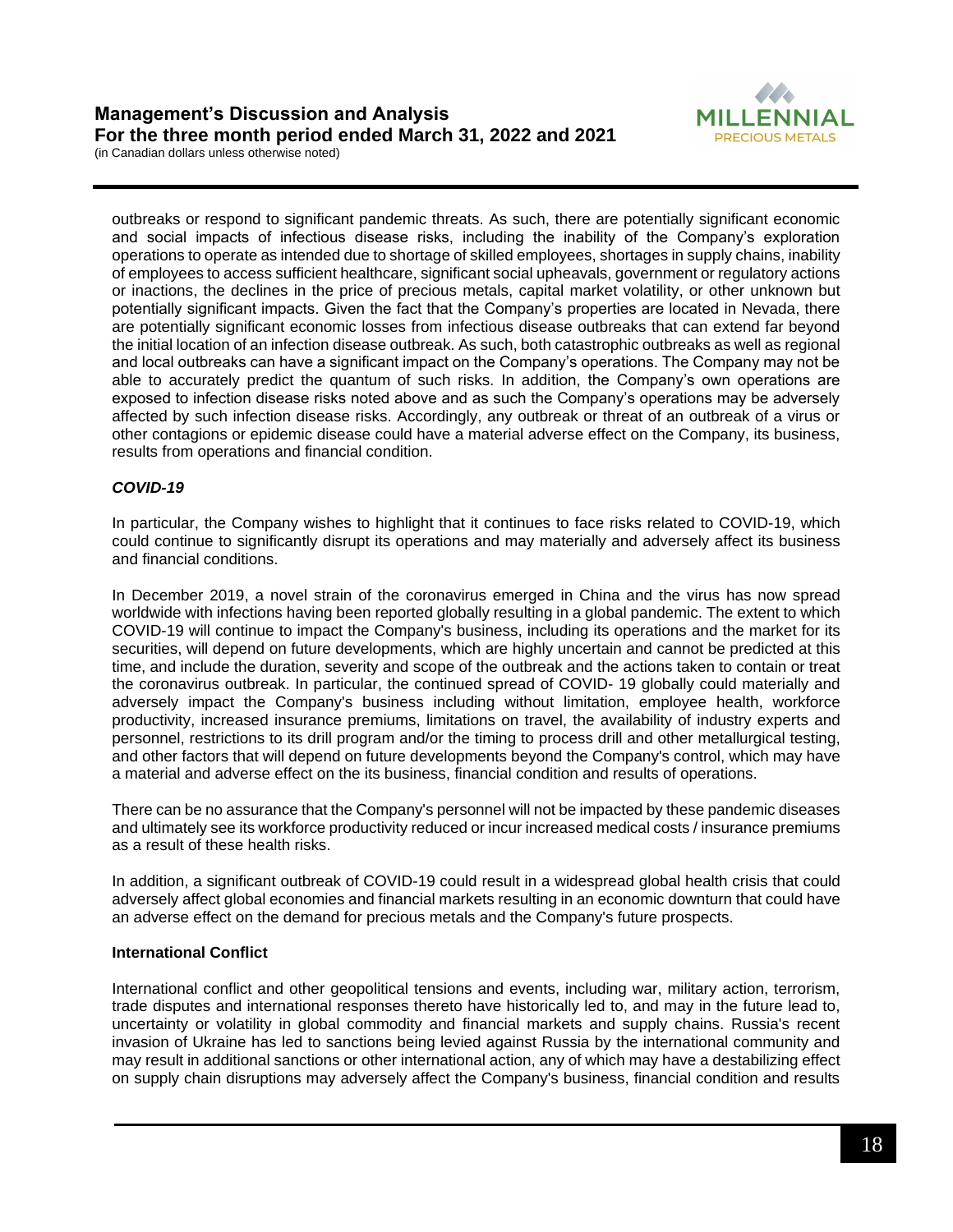



of operations. The extent and duration of the current Russia-Ukraine conflict and related international action cannot be accurately predicted at this time and the effects of such conflict may magnify the impact of the other risks identified in this document, including those relating to commodity price volatility and global financial conditions. The situation is rapidly changing and unforeseeable impacts, including on our shareholders and counterparties on which we rely and transact, may materialize and may have an adverse effect on the Company's business, results of operation and financial condition.

#### **Nature of Mineral Exploration and Mining**

The Company's future is dependent on its exploration and development programs. The exploration and development of mineral deposits involves significant financial risks over a prolonged period of time, which may not be eliminated even through a combination of careful evaluation, experience and knowledge. Few properties that are explored are ultimately developed into economically viable operating mines. Major expenditures on the Company's exploration properties may be required to construct mining and processing facilities at a site, and it is possible that even preliminary due diligence will show adverse results, leading to the abandonment of projects. It is impossible to ensure that preliminary or full feasibility studies on the Company's projects, or the current or proposed exploration programs on any of the properties in which the Company has exploration rights, will result in any profitable commercial mining operations. The Company cannot give any assurance that its current and future exploration activities will result in a discovery of mineral deposits containing mineral reserves.

Estimates of mineral resources and any potential determination as to whether a mineral deposit will be commercially viable can also be affected by such factors as: the particular attributes of the deposit, such as its size and grade; unusual or unexpected geological formations and metallurgy; proximity to infrastructure; financing costs; precious metal prices, which are highly volatile; and governmental regulations, including those relating to prices, taxes, royalties, infrastructure, land use, importing and exporting of metal concentrates, exchange controls and environmental protection. The effect of these factors cannot be accurately predicted, but the combination of any or all of these factors may result in the Company not receiving an adequate return on its invested capital or suffering material adverse effects to its business and financial condition. Exploration and development projects also face significant operational risks including but not limited to an inability to obtain access rights to properties, accidents, equipment breakdowns, labour disputes (including work stoppages and strikes), and other unanticipated interruptions.

#### **Exploration, Development and Operations**

The long-term profitability of the Company's operations will be in part directly related to the cost and success of its exploration programs, which may be affected by a number of factors, including the Company's ability to extend the permitted term of exploration granted by the underlying concession contracts. Substantial expenditures are required to establish reserves through drilling, to develop processes to extract the resources and, in the case of new properties, to develop the extraction and processing facilities and infrastructure at any site chosen for extraction. Although substantial benefits may be derived from the discovery of a major deposit, no assurance can be given that any such deposit will be commercially viable or that the funds required for development can be obtained on a timely basis.

#### **Early-Stage Status and Nature of Exploration**

The terms "resource(s)" or "reserve(s)" cannot be used to describe any of the Company's exploration properties due to the early stage of exploration at this time. Any reference to potential quantities and/or grade is conceptual in nature, as there has been insufficient exploration to define any mineral resource and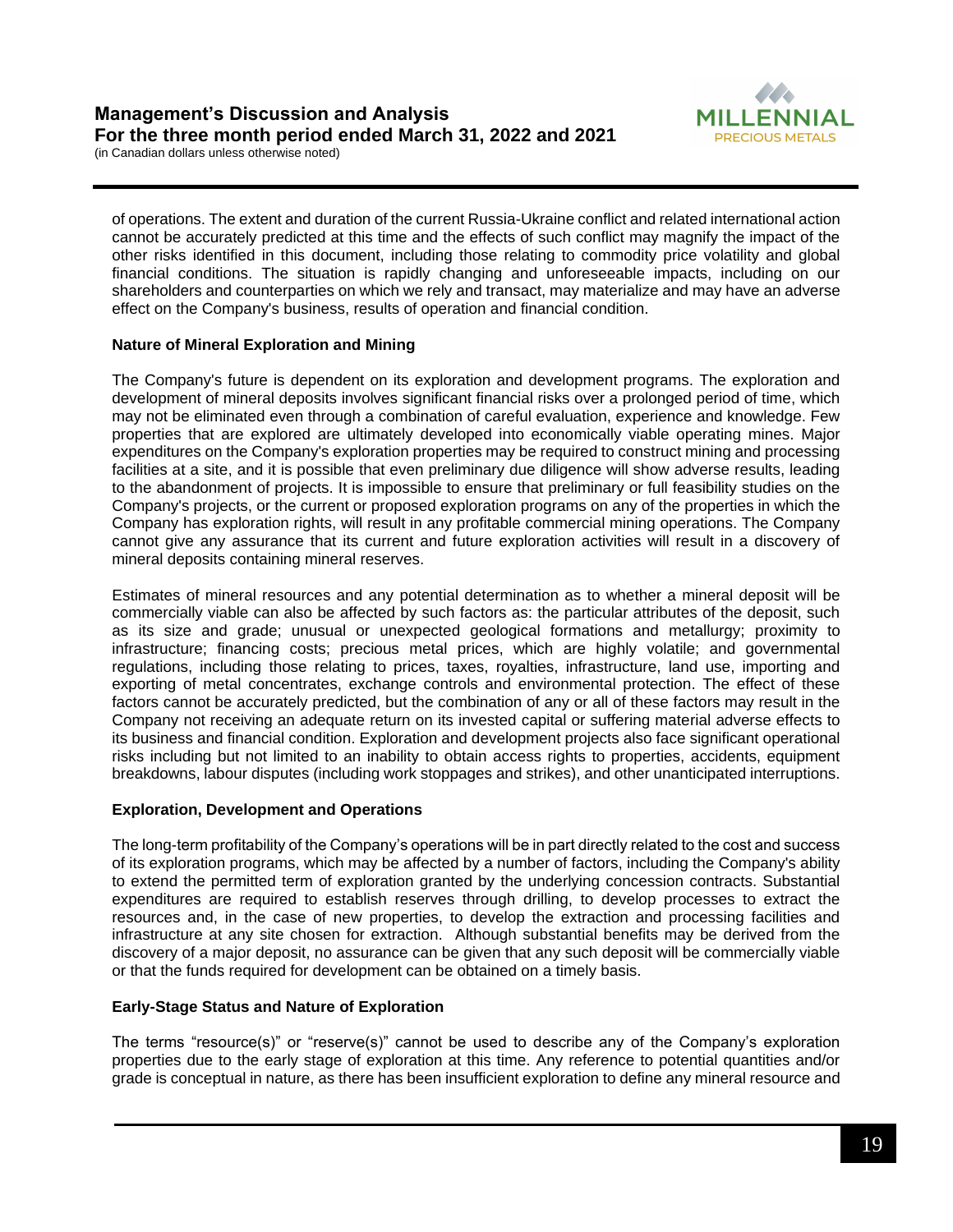

it is uncertain if further exploration will result in the determination of any mineral resource. Any information, including quantities and/or grade, described in this AIF should not be interpreted as assurances of a potential resource or reserve, or of potential future mine life or of the viability or profitability of future operations.

# **Liquidity and Additional Financing**

The Company's ability to continue its business operations is dependent on management's ability to secure additional financing. The Company's only source of liquidity is its cash and cash equivalent balances. Liquidity requirements are managed based upon forecasted cash flows to ensure that there is sufficient working capital to meet the Company's obligations.

The advancement, exploration and development of the Company's properties, including continuing exploration and development projects, and, if warranted, construction of mining facilities and the commencement of mining operations, will require substantial additional financing. As a result, the Company may be required to seek additional sources of equity financing in the near future. While the Company has been successful in raising such financing in the past, its ability to raise additional equity financing may be affected by numerous factors beyond its control including, but not limited to, adverse market conditions, commodity price changes and economic downturns. There can be no assurance that the Company will be successful in obtaining any additional financing required to continue its business operations and/or to maintain its property interests, or that such financing will be sufficient to meet the Company's objectives or obtained on terms favorable to the Company. Failure to obtain sufficient financing as and when required may result in the delay or indefinite postponement of exploration and/or development on any or all of the Company's properties, or even a loss of property interest, which would have a material adverse effect on the Company's business, financial condition and results of operations.

## **No Earnings and History of Losses**

The business of developing and exploring resource properties involves a high degree of risk and, therefore, there is no assurance that current exploration programs will result in profitable operations. The Company has not determined whether any of its properties contains economically recoverable reserves of mineralized material and currently has not earned any revenue from its projects; therefore, the Company does not generate cash flow from its operations. There can be no assurance that significant additional losses will not occur in the future. The Company's operating expenses and capital expenditures may increase in future years with advancing exploration, development and/or production from the Company's properties. The Company does not expect to receive revenues from operations in the foreseeable future and expects to incur losses until such time as one or more of its properties enters into commercial production and generates sufficient revenue to fund continuing operations. There is no assurance that any of the Company's properties will eventually enter commercial operation. There is also no assurance that new capital will become available, and if it is not, the Company may be forced to substantially curtail or cease operations.

# **Volatility of Commodity Prices**

The development of the Company's properties is dependent on the future prices of minerals and metals. As well, should any of the Company's properties eventually enter commercial production, the Company's profitability will be significantly affected by changes in the market prices of minerals and metals.

Precious metals prices are subject to volatile price movements, which can be material and occur over short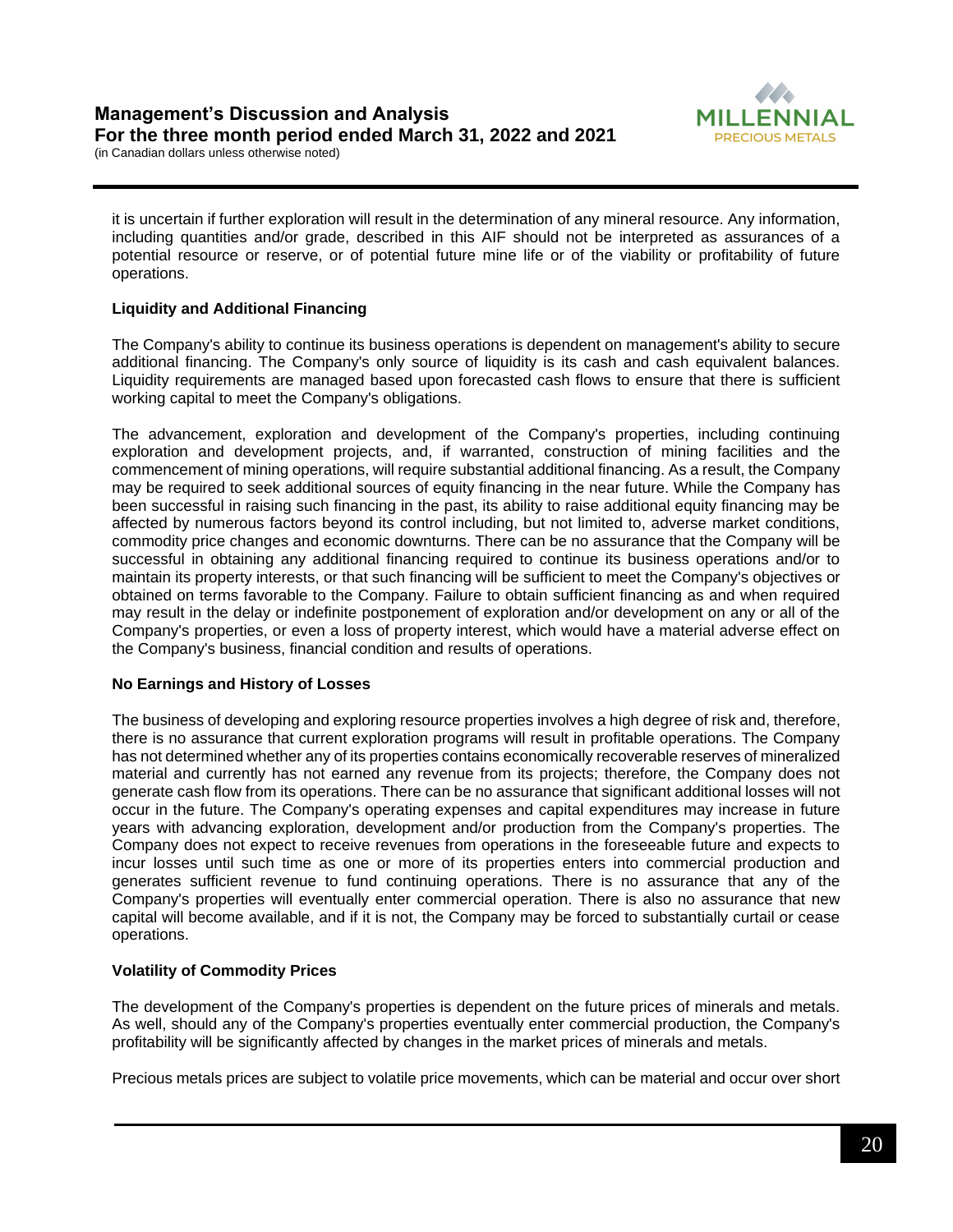

periods of time and which are affected by numerous factors, all of which are beyond the Company's control. Such factors include, but are not limited to, interest and exchange rates, inflation or deflation, fluctuations in the value of the U.S. dollar and foreign currencies, global and regional supply and demand, speculative trading, the costs of and levels of precious metals production, and political and economic conditions. Such external economic factors are in turn influenced by changes in international investment patterns, monetary systems, the strength of and confidence in the U.S. dollar (the currency in which the prices of precious metals are generally quoted), and political developments.

The effect of these factors on the prices of precious metals, and therefore the economic viability of any of the Company's exploration projects, cannot be accurately determined. The prices of commodities have historically fluctuated widely, and future price declines could cause the development of (and any future commercial production from) the Company's properties to be impracticable or uneconomical. As such, the Company may determine that it is not economically feasible to commence commercial production at some or all of its properties, which could have a material adverse impact on the Company's financial performance and results of operations. In such a circumstance, the Company may also curtail or suspend some or all of its exploration activities.

# **Industry and Economic Factors Affecting the Company**

The Company is a junior resource issuer focused primarily on the evaluation, exploration and development of mineral properties and potential acquisition of mineral properties in the future. The Company's future performance is largely tied to the financial markets related to junior resource companies, which is often cyclical. The Company will continuously monitor several economic factors including the uncertainty regarding the price of gold, silver and copper and the availability of equity financing for the purposes of mineral exploration and development. The Company's future performance is largely tied to its ability to raise additional financing needed to fund its ongoing exploration and operating activities and to pursue the exploration and the development of its mineral property interests and the overall financial markets. Financial markets in the mining sector are likely to continue to be volatile reflecting ongoing concerns about the global economy, and the general pessimistic outlook in the mining sector. Companies worldwide have been affected negatively by these trends. As a result, the Company may have difficulties raising equity financing needed for the purposes of mineral exploration and development, particularly without excessively diluting the interests of its current shareholders. With continued market volatility expected, the Company's current strategy is to continue a modest exploration program on its properties using existing cash and funds generated through equity financings if and when available and to seek out other prospective business opportunities, including entering into option arrangements and/or joint ventures. The Company believes that this focused strategy will enable it to pursue its business strategy and plans in the near term. These trends may limit the Company's ability to develop and/or further explore its properties, and/or acquire other property interests that could be acquired in the future. Management will monitor economic conditions and estimate their impact on the Company's plans, strategies and activities and incorporate these estimates in short-term operating and longer-term strategic decisions.

# **Title Matters**

Title to, and the area of, mineral properties may be disputed. There is no guarantee that title to one or more claims or concessions at the Company's projects will not be challenged or impugned. There may be challenges to any of the Company's titles which, if successful, could result in the loss or reduction of the Company's interest in such titles. The Company's properties may be subject to prior unregistered liens, agreements, transfers or claims, and title may be affected by, among other things, undetected defects. In addition, the Company may be unable to operate its properties as permitted or to enforce its rights with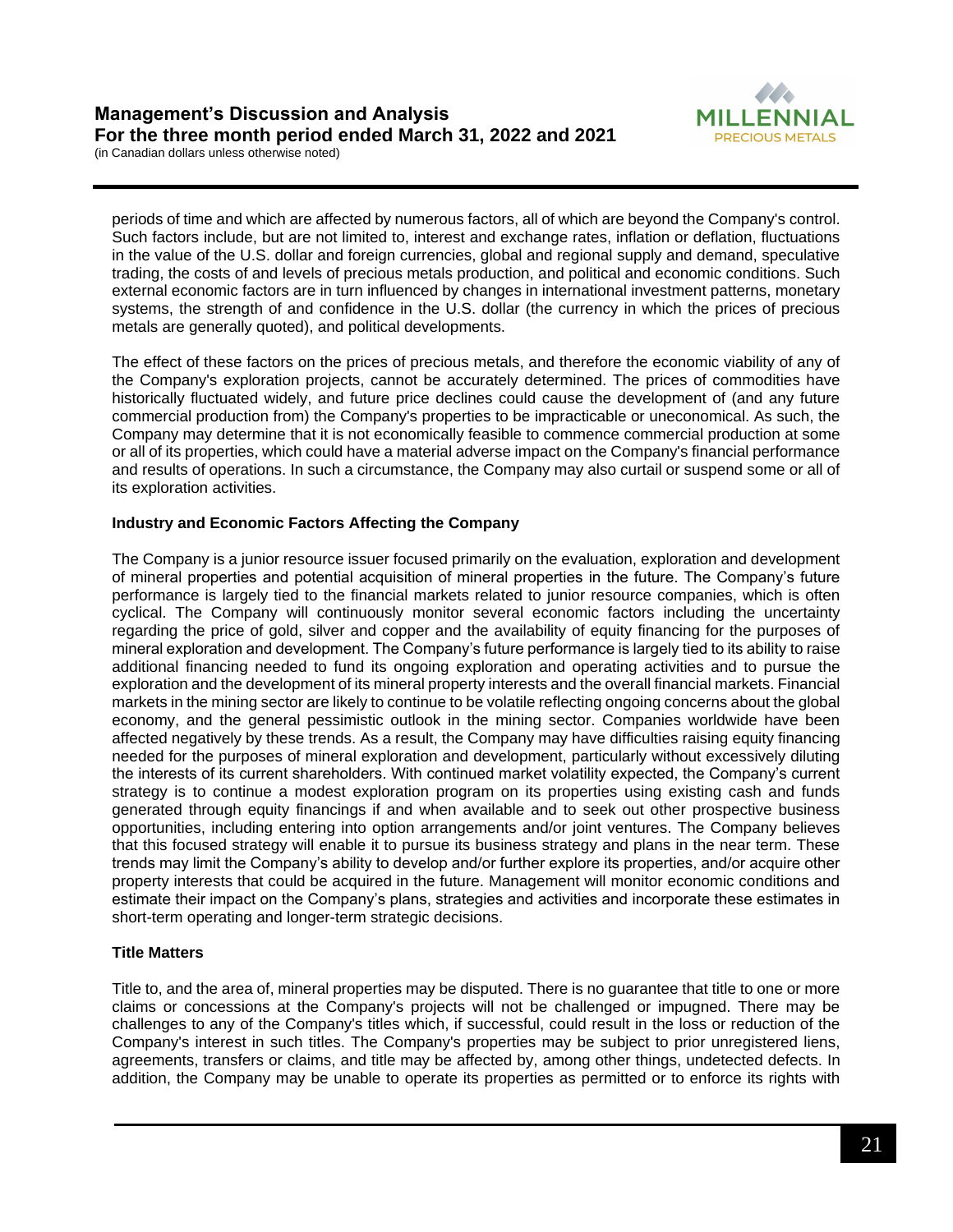



respect to its properties. The failure to comply with all applicable laws and regulations, including a failure to pay taxes or to carry out and file assessment work, can lead to the unilateral termination of concessions by mining authorities or other governmental entities.

#### **Operations on Federal Lands**

Mineral exploration, development, and production activities on federal lands, including lands administered by the BLM, may be subject to the National Environmental Policy Act ("NEPA"). The NEPA requires federal agencies, including the BLM to evaluate major agency actions, such as the issuance of permits that have the potential to impact the environment. In such evaluations, the lead federal agency will prepare an environmental assessment that assesses the potential direct, indirect, and cumulative impacts of a proposed project and, if necessary, will prepare a more detailed environmental impact statement that will be made available for public review and comment. The NEPA review process may take a significant amount of time and is subject to challenges by environmental non-governmental organizations and Native American tribes, which have the potential to delay current and future projects. Our current and proposed exploration activities upon federal lands require governmental permits that are subject to NEPA requirements.

Our future development of any project on BLM-managed lands will be subject to NEPA. Any delays in such completion could delay our exploration or future programs.

#### **Environmental Risks and Hazards**

The mining and mineral processing industries are subject to extensive environmental regulation for the protection of the environment. These regulations mandate, among other things, the maintenance of air and water quality standards and land reclamation. They also set forth limitations on the generation, transportation, storage and disposal of solid and hazardous waste. These regulations may adversely affect the Company or require it to expend significant funds. There is also a risk that environmental and other laws and regulations may become more onerous, making it costlier for the Company to remain in compliance with such laws and regulations.

There is no assurance that future changes in environmental regulation, if any, will not adversely affect the Company's operations. Environmental hazards may exist on the properties on which the Company holds interests which are unknown to the Company at present and which have been caused by previous or existing owners or operators of the properties or by current or previous surface rights owners.

The Company cannot give any assurances that breaches of environmental laws (whether inadvertent or not) or environmental pollution will not materially and adversely affect its business, plans and financial condition. There is no assurance that any future changes to environmental regulation, if any, will not adversely affect the Company.

#### **Influence of Third-Party Stakeholders**

Some of the lands in which the Company holds an interest, or the exploration equipment and roads or other means of access which the Company intends to utilize in carrying out its work programs or general business activities, may be subject to interests or claims by third party individuals, groups or companies. In the event that such third parties assert any claims or do not consent to the Company carrying on activities on lands subject to their interests or claims, the Company's work programs may be delayed or prevented, even if such claims are not meritorious. Such claims or delays may result in significant financial loss and loss of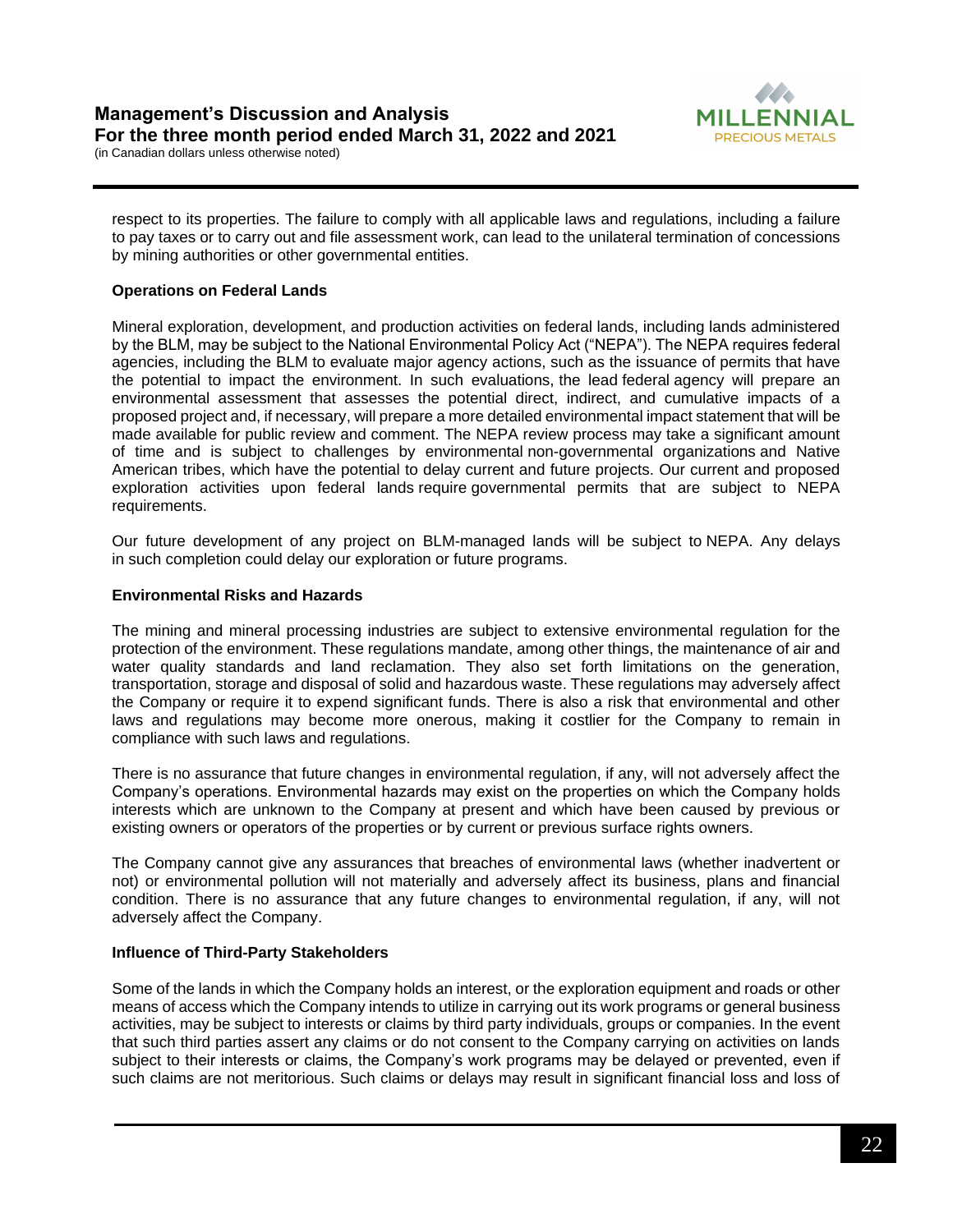

opportunity for the Company.

The Company may need to enter into negotiations with landowners and other groups in local communities in order to conduct further exploration and development work on its properties. There is no assurance that future discussions and negotiations will result in agreements with landowners and other local community groups or if such agreements will be on terms acceptable to the Company so that the Company may continue to conduct exploration and development activities on these properties.

#### **Term and Extension of Concession Contracts**

Non-compliance with concession contracts may lead to their early termination by the relevant mining authorities or other governmental entities. A company whose concession contracts were subject to termination could be prevented from being issued new concessions or from keeping the concessions that it already held. The Company is not aware of any cause for termination or any investigation or procedure aimed at the termination of any of its concession contracts.

#### **Management of Growth**

The Company may be subject to growth-related risks including capacity constraints and pressure on its internal systems and controls. The ability of the Company to manage growth effectively will require it to continue to implement and improve its operations and financial systems and to expand, train and manage its employee base. The inability of the Company to deal with this growth could have a material adverse impact on its business, plans, operations and prospects.

#### **Governmental Regulation**

The mineral exploration and development activities of the Company are subject to various laws governing prospecting, development, production, taxes, labour standards and occupational health, mine safety, toxic substances, land use, water use, land claims of local people and other matters in local areas of operation. Although the Company's exploration and development activities are currently carried out in accordance with all applicable rules and regulations, no assurance can be given that new rules and regulations will not be enacted or that existing rules and regulations will not be applied in a manner which could limit or curtail exploration, development or production. Amendments to current laws and regulations governing the Company's operations, or more stringent implementation thereof, could have an adverse impact on the Company's business and financial condition.

The Company's operations may be subject to environmental regulations promulgated by government agencies from time to time. Environmental legislation provides for restrictions and prohibitions on spills, releases or emissions of various substances produced in association with certain mining operations, such as seepage from tailings disposal areas, which would result in environmental pollution. A breach of such legislation may result in the imposition of fines and penalties. In addition, certain types of operations require the submission and approval of environmental impact assessments. Environmental legislation is evolving in a manner that means standards are stricter, and enforcement, fines and penalties for non-compliance are more stringent. Environmental assessments of proposed projects carry a heightened degree of responsibility for companies and their directors, officers and employees. The cost of compliance with changes in governmental regulations has the potential to reduce the profitability of the Company's future operations.

Failure to comply with applicable laws, regulations and permitting requirements may result in enforcement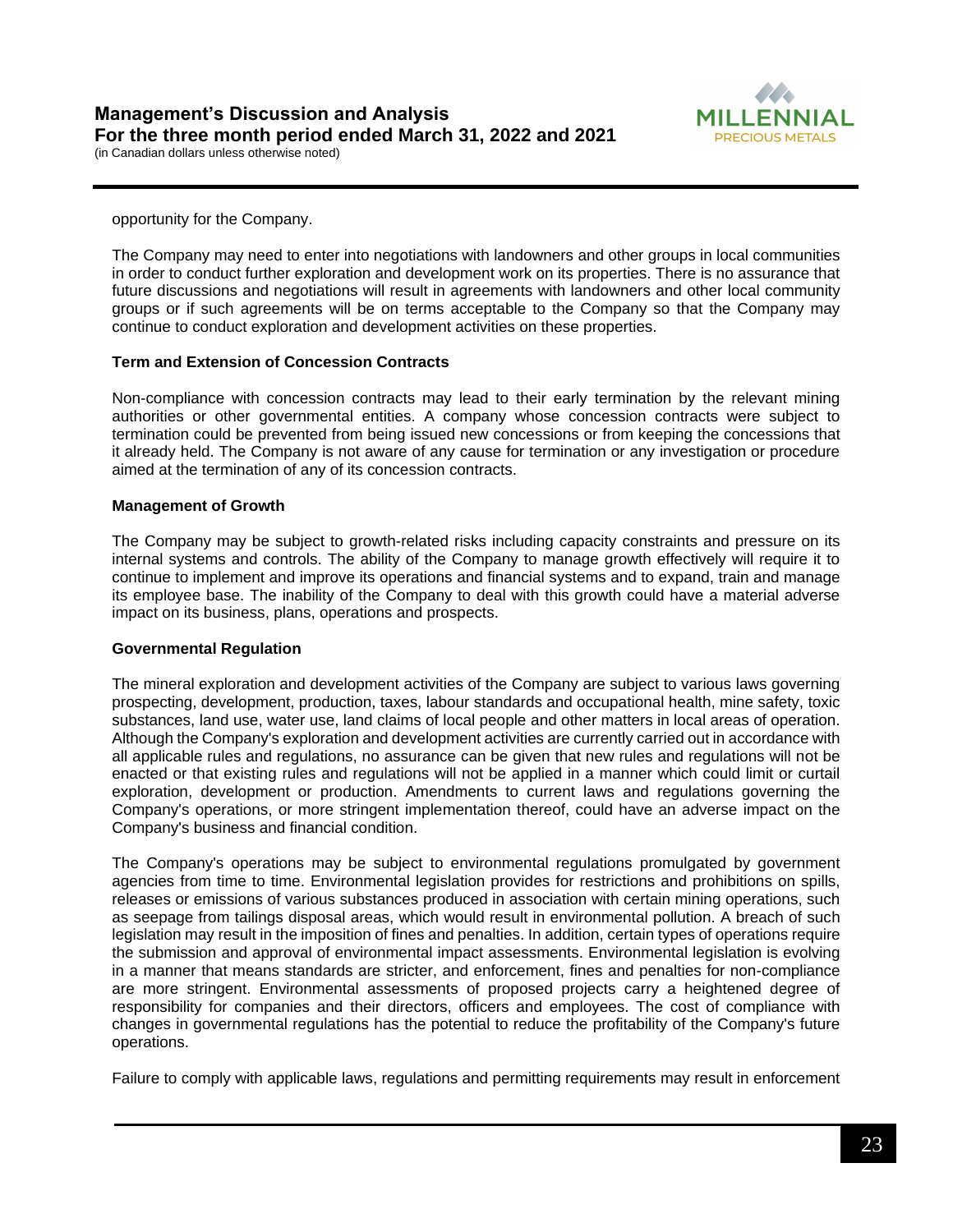MILL **PRECIOUS METALS** 

(in Canadian dollars unless otherwise noted)

actions, including orders issued by regulatory or judicial authorities that could cause operations to cease or be curtailed. Other enforcement actions may include corrective measures requiring capital expenditures, the installation of additional equipment or remedial actions. Parties engaged in mining operations may be required to compensate those suffering loss or damage by reason of such mining activities and may have civil or criminal fines or penalties imposed upon them for violations of applicable laws or regulations.

# **Permitting**

The operations of the Company require licenses and permits from various governmental authorities. The Company will use its best efforts to obtain all necessary licenses and permits to carry on the activities which it intends to conduct, and it intends to comply in all material respects with the terms of such licenses and permits. However, there can be no guarantee that the Company will be able to obtain and maintain, at all times, all necessary licenses and permits required to undertake its proposed exploration and development, or to place its properties into commercial production and to operate mining facilities thereon. In the event of commercial production, the cost of compliance with changes in governmental regulations has the potential to reduce the profitability of operations or preclude the economic development of the Company's properties.

With respect to environmental permitting, the development, construction, exploitation and operation of mines at the Company's projects may require the granting of environmental licenses and other environmental permits or concessions by the competent environmental authorities. Required environmental permits, licenses or concessions may take time and/or be difficult to obtain, and may not be issued on the terms required by the Company. Operating without the required environmental permits may result in the imposition of fines or penalties as well as criminal charges against the Company for violations of applicable laws or regulations.

## **Surface Rights**

The Company does not own all of the surface rights at its properties and there is no assurance that surface rights owned by the government or third parties will be granted, nor that they will be on reasonable terms if granted. Failure to acquire surface rights may impact the Company's ability to access its properties, as well as its ability to commence and/or complete construction or production, any of which would have a material adverse effect on the profitability of the Company's future operations.

## **Risk of Litigation**

The Company may become involved in disputes with other parties in the future which may result in litigation or other legal proceedings. The results of legal proceedings cannot be predicted with certainty. If the Company is unable to resolve these disputes favorably, it may have a material adverse impact on the ability of the Company to carry out its business plan.

## **Dependence on Key Personnel**

The Company's future growth and its ability to develop depend, to a significant extent, on its ability to attract and retain highly qualified personnel. The Company relies on a limited number of key employees, consultants and members of senior management, and there is no assurance that the Company will be able to retain such personnel. The loss of one or more key employees, consultants or members of senior management, if such persons are not replaced, could have a material adverse effect on the Company's business, financial condition and prospects. The Company currently does not have key person insurance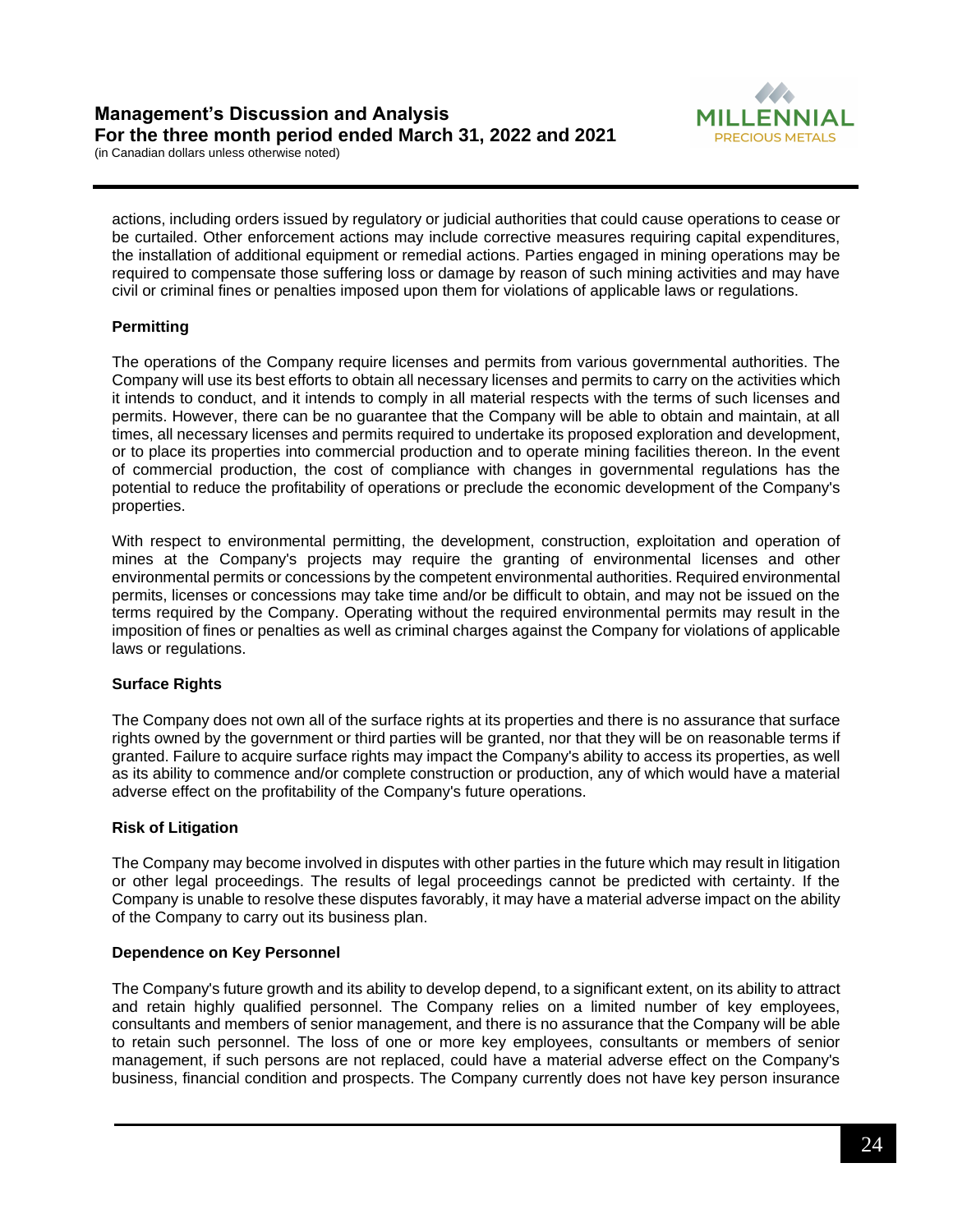

on these individuals.

To operate successfully and manage its potential future growth, the Company must attract and retain highly qualified engineering, managerial and financial personnel. The Company faces intense competition for qualified personnel in these areas, and there can be no certainty that the Company will be able to attract and retain qualified personnel. If the Company is unable to hire and retain additional qualified personnel in the future to develop its properties, its business, financial condition and operating results could be adversely affected.

#### **Internal Controls**

Internal controls over financial reporting are procedures designed to provide reasonable assurance that transactions are properly authorized, assets are safeguarded against unauthorized or improper use, and transactions are properly recorded and reported. A control system, no matter how well designed and operated, can provide only reasonable, and not absolute, assurance with respect to the reliability of financial reporting and financial statement preparation.

#### **Uninsurable Risks**

Exploration, development and production operations on mineral properties involve numerous risks, including but not limited to unexpected or unusual geological operating conditions, seismic activity, rock bursts, cave-ins, fires, floods, landslides, earthquakes and other environmental occurrences, risks relating to the shipment of precious metal concentrates or ore bars, and political and social instability, any of which could result in damage to, or destruction of, the mine and other producing facilities, damage to life or property, environmental damage and possible legal liability. Although the Company believes that appropriate precautions to mitigate these risks are being taken, operations are subject to hazards such as equipment failure or failure of structures, which may result in environmental pollution and consequent liability. It is not always possible to obtain insurance against all such risks and the Company may decide not to insure against certain risks because of high premiums or other reasons. Should such liabilities arise, they could reduce or eliminate the Company's future profitability and result in increasing costs and a decline in the value of the common shares. The Company does not maintain insurance against title, political or environmental risks.

While the Company may obtain insurance against certain risks in such amounts as it considers adequate, the nature of these risks is such that liabilities could exceed policy limits or be excluded from coverage. The potential costs that could be associated with any liabilities not covered by insurance or in excess of insurance coverage may cause substantial delays and require significant capital outlays, thereby adversely affecting the Company's business and financial condition.

#### **Global Financial Conditions**

Current global financial conditions have been subject to increased volatility, and access to public financing, particularly for junior resource companies, has been negatively impacted. The extent and duration of impacts that the Coronavirus may have on commodity prices, on the Company's suppliers and employees and on global financial markets is not known at this time, but could be material. If increased levels of volatility and market turmoil continue, the Company's operations could be adversely impacted, and the value and price of the common shares could be adversely affected. These factors may impact the ability of the Company to obtain equity or debt financing in the future and, if obtained, such financing may not be on terms favorable to the Company.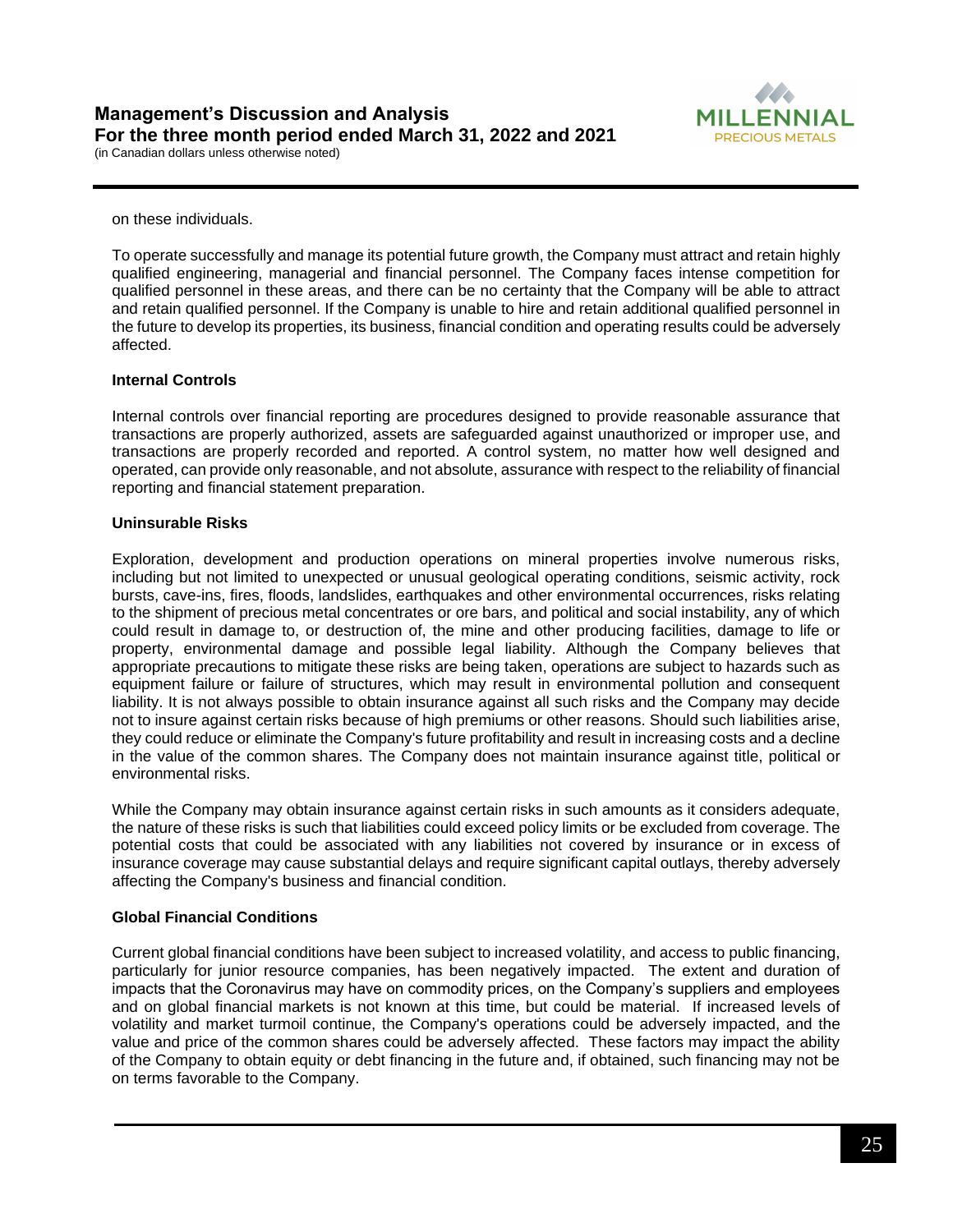

#### **Information Systems Security Threats**

The Company's operations depend upon information technology systems which may be subject to disruption, damage or failure from different sources, including, without limitation, installation of malicious software, computer viruses, security breaches, cyber-attacks and defects in design.

Although to date the Company has not experienced any losses relating to cyber attacks or other information security breaches, there can be no assurance that the Company will not incur such losses in the future. The Company's risk and exposure to these matters cannot be fully mitigated because of, among other things, the evolving nature of these threats. As a result, cyber security and the continued development and enhancement of controls, processes and practices designed to protect systems, computers, software, data and networks from attack, damage or unauthorized access remain a priority. As cyber threats continue to evolve, the Company may be required to expend additional resources to continue to modify or enhance protective measures or to investigate and remediate any security vulnerabilities.

#### **Competition**

The mineral exploration and mining business is competitive in all of its phases. In the search for and acquisition of attractive mineral properties, the Company competes with numerous other companies and individuals, including competitors with greater financial, technical and other resources. The Company's ability to acquire properties in the future will depend on its ability to select and acquire suitable producing properties or prospects for mineral exploration. There is no assurance that the Company will continue to be able to compete successfully with its competitors in acquiring such properties or prospects, nor that it will be able to develop any market for the raw materials that may be produced from its properties. Any such inability could have a material adverse effect on the Company's business and financial condition.

#### **Option and Joint Venture Agreements**

The Company has and may continue to enter into option agreements and/or joint ventures as a means of gaining property interests and raising funds. Any failure of any partner to meet its obligations to the Company or other third parties, or any disputes with respect to third parties' respective rights and obligations, could have a negative impact on the Company. Pursuant to the terms of certain of the Company's existing option agreements, the Company is required to comply with exploration and community relations obligations, among others, any of which may adversely affect the Company's business, financial results and condition.

Under the terms of such option agreements the Company may be required to comply with applicable laws, which may require the payment of maintenance fees and corresponding royalties in the event of exploitation/production. The costs of complying with option agreements are difficult to predict with any degree of certainty; however, were the Company forced to suspend operations on any of its concessions or pay any material fees, royalties or taxes, it could result in a material adverse effect to the Company's business, financial results and condition.

The Company may be unable to exert direct influence over strategic decisions made in respect of properties that are subject to the terms of these agreements, and the result may be a materially adverse impact on the strategic value of the underlying concessions.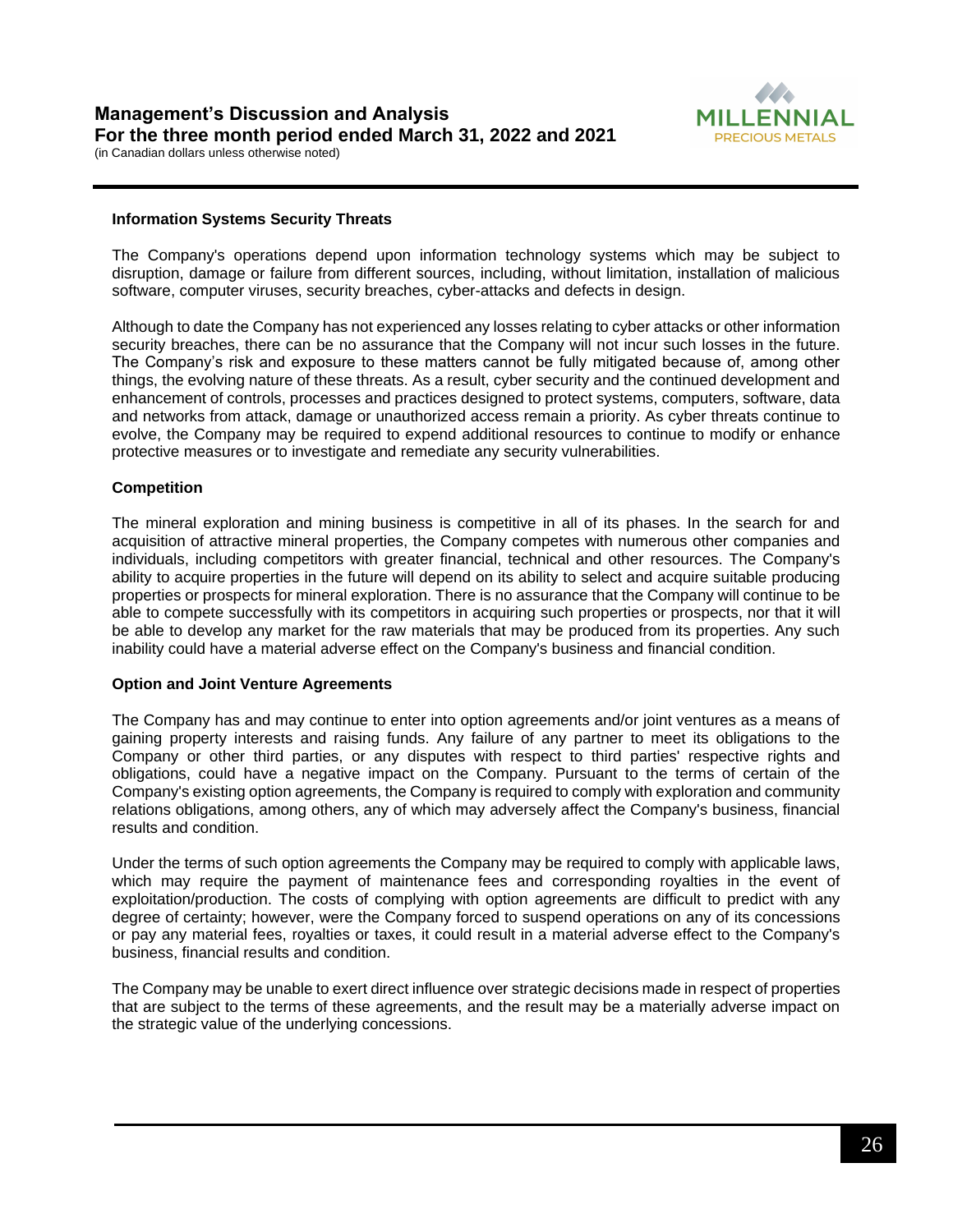

#### **Acquisitions and Integration**

From time to time, the Company may examine opportunities to acquire additional exploration and/or mining assets and businesses. Any acquisition that the Company may choose to complete may be of a significant size relative to the size of the Company, may change the nature or scale of the Company's business and activities, and may expose the Company to new geographic, political, operating, financial and geological risks. The Company's success in its acquisition activities, if any, depends upon its ability to obtain additional sources of financing, identify suitable acquisition candidates, negotiate acceptable terms for any such acquisition, and integrate any acquired operations successfully with those of the Company. Any acquisitions would be accompanied by risks. If the Company chooses to raise debt capital to finance any such acquisitions, the Company's leverage will be increased. If the Company chooses to use equity as consideration for such acquisitions, existing shareholders may suffer significant dilution. There can be no assurance that the Company would be successful in obtaining additional sources of financing or in overcoming these risks or any other problems encountered in connection with such acquisitions.

#### **Conflicts of Interest**

Certain directors and officers of the Company also serve as directors and/or officers of other companies involved in natural resource exploration, development, and mining operations. Consequently, there exists the possibility for such directors and officers to be in a position of conflict. The directors of the Company are required by law to act honestly and in good faith with a view to the best interests of the Company, and to disclose any interest they may have in any project or opportunity of the Company. In addition, each of the directors is required by law to declare his or her interest in and refrain from voting on any matter in which he or she may have a conflict of interest, in accordance with applicable laws.

#### **Infrastructure**

Mining, processing, development, and exploration activities depend, to one degree or another, on adequate infrastructure. Reliable roads, bridges, power sources and water supplies, as well as the location of population centers and pools of labour, are important determinants which affect capital and operating costs. Unusual or infrequent weather phenomena, sabotage, government or other interference in the maintenance or provision of such infrastructure could impact the Company's ability to explore its properties, thereby adversely affecting its business and financial condition.

#### **The Outstanding Common Shares Could be Subject to Dilution**

The exercise of stock options and warrants already issued by the Company and the issuance of additional equity securities in the future could result in dilution in the equity interests of holders of common shares.

#### **Commitments and Contingencies**

Due to the size, complexity, and nature of the Company's operations, various legal, tax, environmental and regulatory matters are outstanding from time to time. By their nature, contingencies will only be resolved when one or more future events occur or fail to occur. The assessment of contingencies inherently involves the exercise of significant judgment and estimates of the outcome of future events.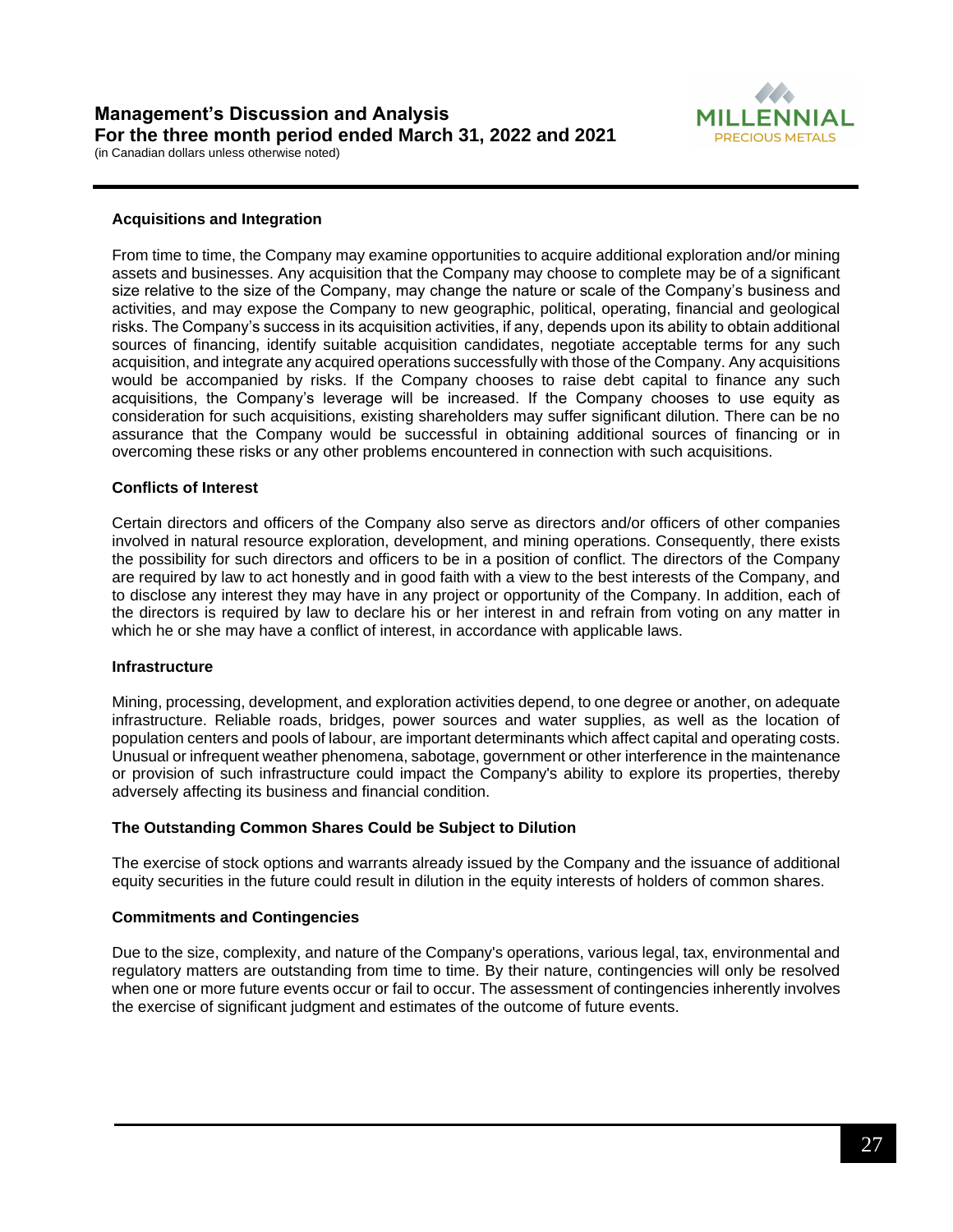

## **FINANCIAL INSTRUMENTS AND OTHER INSTRUMENTS**

Financial assets and financial liabilities as at March 31, 2022 and December 31, 2021:

|                                          | At fair value  |                  |      | Other       |    |            |
|------------------------------------------|----------------|------------------|------|-------------|----|------------|
|                                          | through        | Amortized        |      | financial   |    |            |
|                                          | profit of loss | cost             |      | liabilities |    | Total      |
| As at March 31, 2022                     |                |                  |      |             |    |            |
| Cash and cash equivalents                | \$<br>$\sim$   | \$<br>7,821,581  | \$   | $\sim$      | \$ | 7,821,581  |
| Accounts payable and accrued liabilities |                |                  |      | 2,716,930   |    | 2,716,930  |
| Lease obligation                         |                | 707,742          |      |             |    | 707,742    |
| <b>RSU Liability</b>                     |                |                  |      | 583,000     |    | 583,000    |
| As at December 31, 2021                  |                |                  |      |             |    |            |
| Cash and cash equivalents                | \$<br>$\sim$   | \$<br>11,655,878 | - \$ | $\sim$      | S  | 11,655,878 |
| Accounts payable and accrued liabilities |                |                  |      | 991,394     |    | 991,394    |
| Lease obligation                         |                | 753,890          |      |             |    | 753,890    |
| <b>RSU Liability</b>                     |                |                  |      | 490,000     |    | 490,000    |

The Company classifies its financial instruments carried at fair value according to a three level hierarchy that reflects the significance of the inputs used in making the fair value measurements. The three levels of fair value hierarchy are as follows:

- Level 1 Unadjusted quoted prices in active markets for identical assets or liabilities;
- Level 2 Inputs other than quoted prices that are observable for assets and liabilities, either directly or indirectly;
- Level 3 Inputs for assets or liabilities that are not based on observable market data

The carrying value of cash, cash held in escrow, accounts payable and accrued liabilities and RSU liability approximate fair value due to their short term nature.

The Company's risk exposure and the impact on the Company's financial instruments are summarized below. There have been no changes in the risks, objectives, policies and procedures from the previous reporting period.

## **Credit Risk**

The Company's credit risk is primarily attributable to cash and cash held in escrow. Management believes that the credit risk concentration with respect to these financial instruments is minimal as the funds are deposited in a Canadian chartered bank and with the TSX Trust.

## **Liquidity Risk**

Liquidity risk is the risk that the Company will not have sufficient cash resources to meet its financial